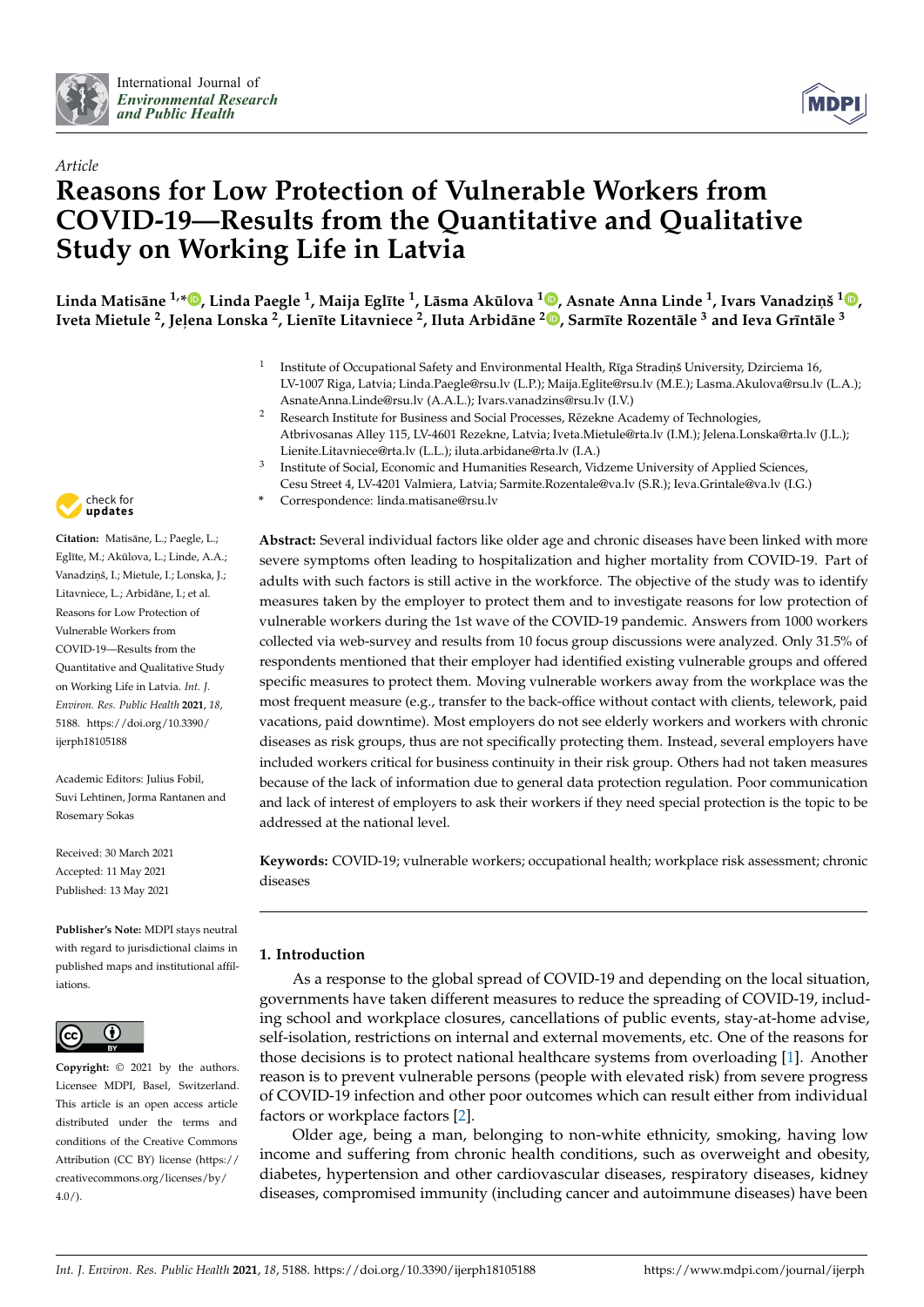linked with more severe COVID-19 symptoms often leading to the development of acute respiratory distress syndrome, risk of hospitalization, admission to intensive care unit, intubation and higher mortality from COVID-19 [\[3–](#page-19-1)[8\]](#page-19-2). In addition, lower education level is indirectly associated with increased risk of developing severe forms of COVID-19 through different mechanisms, such as increased prevalence of smoking and poor nutrition, which could suppress the immune system [\[3\]](#page-19-1).

Older adults are often having chronic health problems, and the risk increases with age [\[9\]](#page-19-3). Thus, in the UK 70% of all deaths related to COVID-19 are in the age group over-70-years, and nearly two-thirds (64%) of the remaining deaths have been reported in the 60–69 years age group [\[10\]](#page-19-4). In China, the case fatality rate was less than 0.5% among people under 50 years of age, 1.3% among those 50 to 59, and 3.6% among those 60 to 69 [\[4\]](#page-19-5). However, a metanalysis of five studies showed that increased age-related risk of COVID-19 disease severity, admission to intensive care units, and death is not an isolated effect of age. If the important age-related risk factors (like diabetes, hypertension, coronary heart disease/cerebrovascular disease, compromised immunity, previous respiratory disease, renal diseases) are taken into account, then there is a slightly (2.7%) increased risk per age year for COVID-19 diseases severity and almost no age-related risk for death [\[6\]](#page-19-6). Previous experience from frail patients suggests that identification of conditions of susceptibility requiring specific preventive actions to possibly avoid the infection is important to achieve better management of the disease [\[8\]](#page-19-2). This means that individual risk for all workers should be assessed in order to define low-, medium-, and high-risk categories of death from COVID-19; and these categories are based on age and the presence of high-risk chronic conditions (where low risk means younger age without high-risk condition; medium risk means middle age or younger age with a high-risk condition; high risk means older age or middle age with the high-risk condition) [\[4\]](#page-19-5).

Part of those adults belonging to vulnerable groups is still active in the workforce in Latvia as in Latvia retirement age from 1 January, 2021 is 64 years [\[11\]](#page-19-7). The results of the survey "Health Behavior among Latvian Adult Population, 2018" show that a high proportion of the study population in the age group 55–64 have self-reported those diseases which are associated with more severe COVID-19 cases. Hypertension has been reported by 32.9% male and 47.1% female respondents, and most probably the actual prevalence of hypertension is even higher due to the fact that within the previous year blood pressure has been measured only for 78.0% of male respondents of the relevant age group and 92.8% in the relevant female group. Diabetes has been mentioned by 7.6% male and 9.4% female persons in the age group 55–64. A total of 10.0% of interviewed males and 13.3% of females in the same group have pointed out having heart failure. During the same study calculated body mass index based on measured anthropometric measurements was determined. Overweight was reported for 41.6% of males aged 55–64 and 34.0% of females in the same group [\[12\]](#page-19-8). Results of another survey show that in Latvia in September 2020, 23.7% of inhabitants believed they belonged to vulnerable groups concerning COVID-19 with severe consequences, the prevalence of such persons was higher among older workers (above 60%) and persons with average income (above 30%) [\[13\]](#page-19-9). This means that every single company employing older workers has COVID-19 vulnerable persons and always has to consider special individualized preventive measures to protect them in the workplace.

The risk of becoming COVID-19 positive with contacts at work mainly depends on the prevalence of COVID-19 in the local community [\[5\]](#page-19-10). Staying at home has shown the best results to reduce infection rates, however, there are still a rather large proportion of workplaces that cannot be adjusted to distance work [\[14\]](#page-19-11). In such cases, occupation and/or nature of work may expose workers to SARS-CoV-2 during the work process. In situations when interfacing with the public, being in close distance with other workers, interaction with other persons (e.g., clients), or caring for people is an integrated part of the job, COVID-19 can be transmitted both ways—from the public to the worker and from the worker to the public [\[2,](#page-19-0)[3\]](#page-19-1). If assessing the type of work, low risk for COVID-19 transmission means no contact with COVID-19 positive persons (e.g., work from home), medium risk means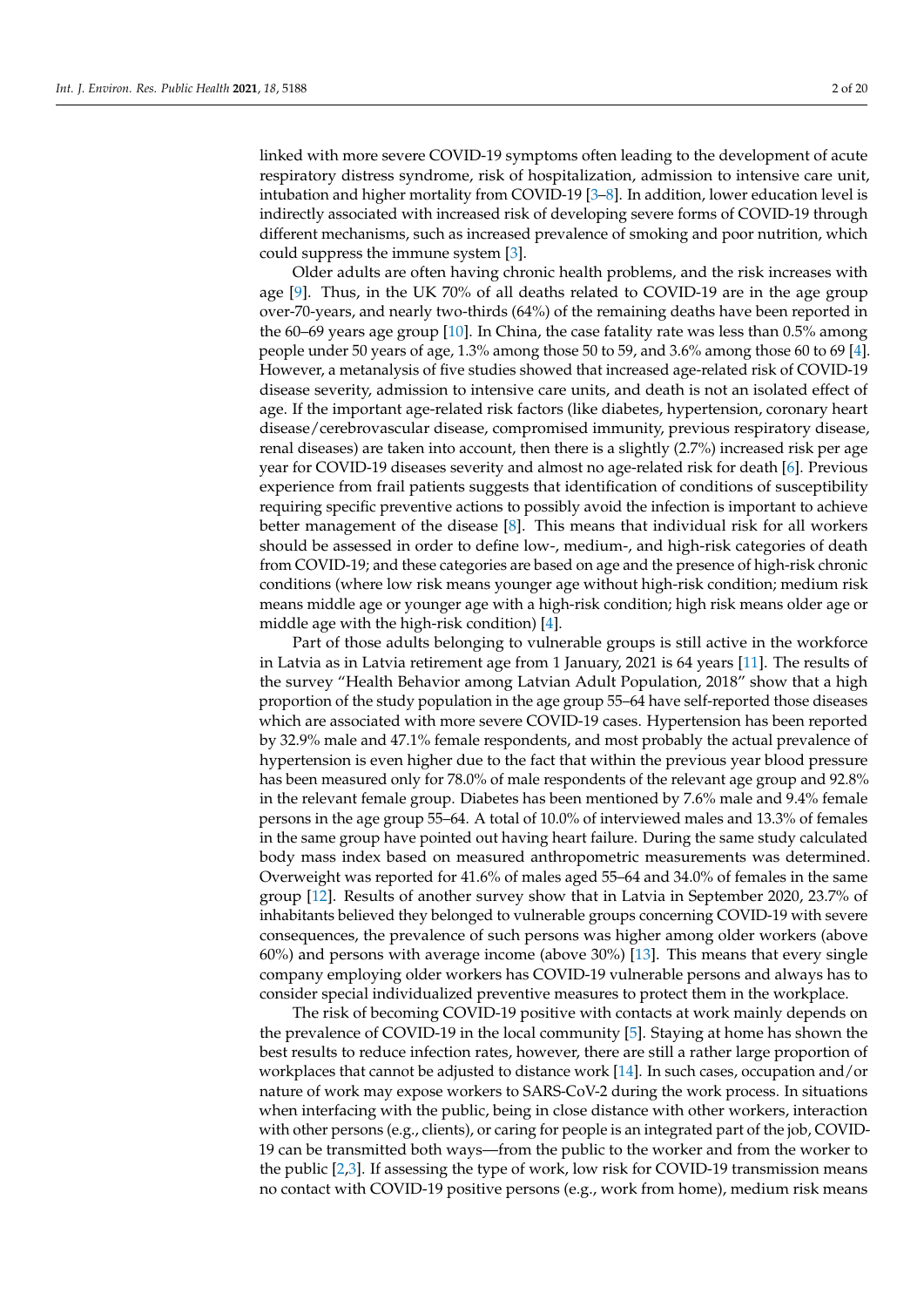contact with people with uncertain COVID-19 status, but high risk means contact with people known to be COVID-19 positive [\[4\]](#page-19-5). Persons preparing food, health and social care workers, sales and retail staff, cleaning staff, teachers, the crew onboard cruise ships as well as migrants and low skilled occupations are at higher risk [\[2](#page-19-0)[,3](#page-19-1)[,15,](#page-19-12)[16\]](#page-19-13). Due to the challenges with the supply of proper personal protective equipment during the 1st wave of the COVID-19 pandemic, health care workers were at increased risk to fall ill themselves and to spread the virus further [\[17\]](#page-19-14). Having no previous experience and suddenly facing a new lethal virus, employers were not ready to implement their legal obligations to sufficiently protect their workers in the workplace [\[18\]](#page-19-15). Partly this was related to the fact that orders issued by national governments did not contain any specific guidance for employers on how to protect vulnerable workers who are at increased risk for poor outcome of COVID-19 because of advanced age or chronic conditions. Sectors and companies having previous experience with the protection of workers from biological agents (e.g., food processing, health care) managed better as they already had awareness, infectious disease prevention plans, and policies in place [\[2\]](#page-19-0). Appropriate COVID-19 response plans at the company level would include workforce planning, integrating infectious disease and epidemiological safety training into other workplace training, patient streaming by the risk of infection, mask-wearing, and infection control precautions, including use of personal protective equipment, etc. [\[2,](#page-19-0)[19\]](#page-19-16). In addition, management of COVID-19 is not simple—from one side the employers need to understand and grade individual risk factors for all workers, from the other–these individual conditions must be interpreted concerning the possibility of exposure to COVID-19 at work [\[10](#page-19-4)[,12\]](#page-19-8).

Most of the companies were not ready for COVID-19, they needed support in the adoption of suitable preventive and protective measures from occupational health and safety (OSH) experts, medical professionals, physicians, and professional organizations, including advice for individual risk assessment which leads to the need of individually adapted and tailored preventive and protective measures [\[2](#page-19-0)[,4](#page-19-5)[,8\]](#page-19-2).

During individual risk assessment, two main aspects should be taken into account: individual parameters of worker (chronic health conditions, age, personal habits) and type of work (contact with known or possibly COVID-19 positive persons). For persons with high risk in both domains, it is advisable to stop their work temporarily, and those with high risk in one domain and medium risk in the other should discuss risk with their physician [\[4\]](#page-19-5). Many workers are not able to stop working without additional financial support either provided by the employer or government which means that special support solutions are needed to protect vulnerable workers in high-risk workplaces (e.g., increased access to paid sick leave, hazard pay for those exposed during a pandemic, etc.) [\[2](#page-19-0)[,4\]](#page-19-5). It should be specified that no financial support from the state for selected vulnerable groups participating in the labor market was available in Latvia during the first emergency state.

However, there are some industries like petrochemical plants, power plants, water treatment plants, food production companies, and others, which cannot stop the work even during the pandemic–workers should work onsite in their workplaces to provide products/services [\[20\]](#page-19-17). If the workers are not able to stop working, then measures at workplaces should be taken. It is advisable to use a hierarchy of controls: (a) removal or reduction of exposure at the source (flexible work solutions, where possible, screening, testing, case investigation, contact tracing, etc.); (b) redesigning of the work environments to facilitate social distancing (e.g., installation of barriers, other protection elements), promotion of frequent hand washing and sanitizations; (c) adoption of organizational preventive measures in the workplaces; (d) promotion of OSH and epidemiological education to workers and other measures to minimize the exposure (e.g., use of personal protective equipment) [\[8\]](#page-19-2).

Previous research has already pointed out the need for more knowledge on COVID-19 risk assessment for different groups of essential and non-essential workers and management for workplace risk factors and workers, particularly for vulnerable individuals [\[8](#page-19-2)[,16\]](#page-19-13).

The objective of our study is to identify preventive measures provided by the employers for the vulnerable groups (elderly workers and workers with chronic health conditions)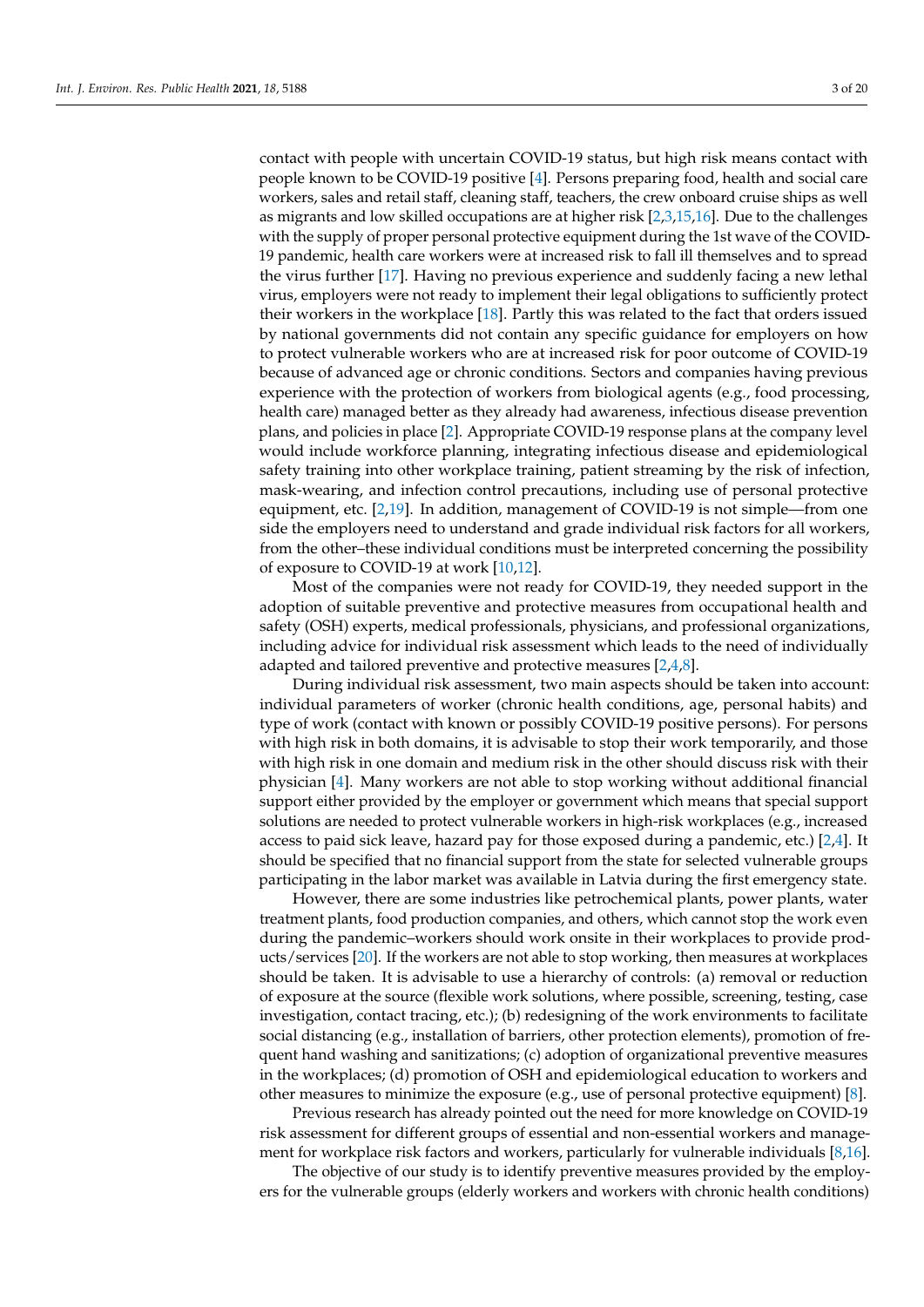and to assess the possible reasons for the low protection of those groups during the 1st emergency state in Latvia which in force between 12 March and 9 June, 2020 due to the COVID-19 pandemic. It provides additional data for better protection of vulnerable workers from the risks of COVID-19 in the workplaces. This research is original and provides evidence on the need for more active implementation of preventive measures at the company level to protect vulnerable groups.

#### **2. Materials and Methods**

Quantitative and qualitative research methods were used to gather information: a web-based questionnaire was used to survey workers in Latvia and focus group discussions were organized to gather information from employers and their representatives—OSH experts. Ethical approval for the study was granted by the Ethics Commission of Rīga Stradin, š University (protocol No. 6-1/08/16, 23 July 2020) before the recruitment of any participants.

## *2.1. Web-Survey of Workers*

## 2.1.1. Recruitment and Data Collection

Web-survey as an online tool was used to quickly gather information from workers between 28 September and 27 October 2020 on measures taken by their employers to mitigate the spread of COVID-19 in their workplaces. It applied a non-probability sampling method. Survey participants were recruited using a snowball sampling method, social media advertisements as well as direct emails to share the web link of the questionnaire in Latvian. Every single person having access to the internet was able to fill in the questionnaire. The same recruiting principle was used during the Eurofound survey "Living, working and COVID-19" [\[21\]](#page-19-18). Survey data were gathered and managed using REDCap (Research Electronic Data Capture) tool.

At the beginning of the web-survey, filtering questions were applied to recruit only paid workers who were employed during the previous year. The following exclusion criteria were used: working without salary in family businesses, working without salary on family farm, being on maternity leave, being unemployed persons, being only retired persons, being housewives, being only school-children or students during the survey period.

While designing the survey, the survey sample size was calculated, using 5% margin error, 99% confidence intervals, 50% response rate, and 892,100 employed persons in Latvia in the 2nd quarter of 2020 [\[22\]](#page-19-19), resulting in 663 persons. To increase the probability of finding statistically significant results and taking into account the planned time frame of the survey, the authors decided to make the web-link available one full calendar month or until the moment when there will be 1000 fully-filled answers, whichever will occur first. In this case, the link to the web-survey was locked on the next morning of workday after 1000 respondents have answered all of the survey questions.

In total, 1823 persons responded to the questions, however, only 1006 respondents answered all questions (response rate—55.2%). Data on the number of clicks on the websurvey landing page is not available. To be able to apply weights, additional 6 persons were excluded from the analysis due to that lack of information (e.g., not willing to specify gender or age).

For the needs of this article, two additional groups of respondents were excluded from further analysis as they were not working during the first emergency state and, therefore, they were not able to report preventive measures taken by the employer. These groups included persons who lost their jobs and did not find new employment during the 1st emergency state and persons who were on state paid downtime the whole emergency state period. Therefore, 878 respondents were included in further analysis. The average age of these respondents was  $43.8$  (SD = 11.0, min 19, max 72 years), 21.1% were males and 78.9% females. A detailed description of the study sample is available in Appendix [A](#page-14-0) (Table [A1\)](#page-14-1). At the beginning of the web-survey, written information on the purpose of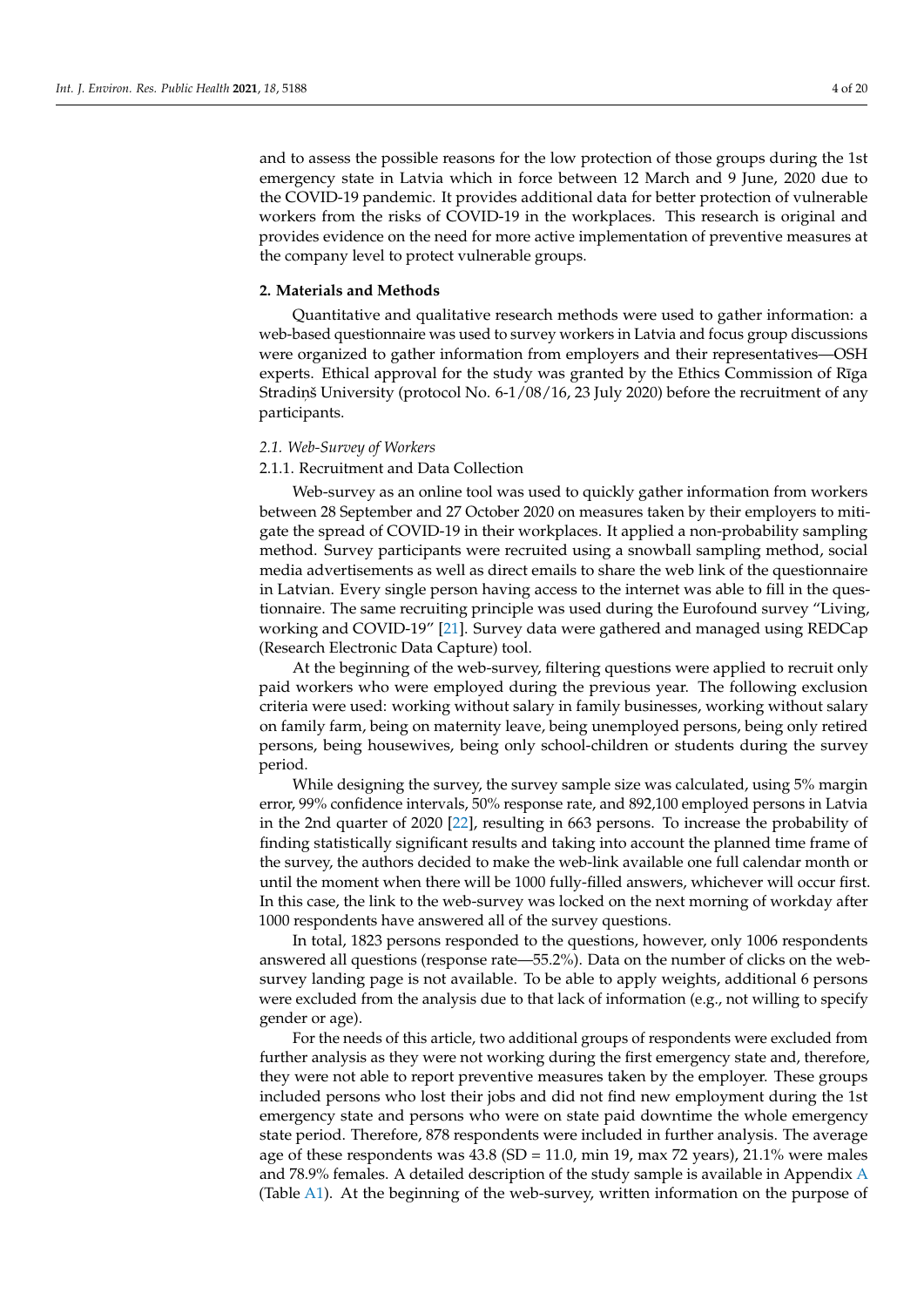the study was provided, therefore, participants by voluntary proceeding to the questions agreed to participate in the survey.

## 2.1.2. Study Variables

Respondents were asked to give feedback on seventeen different statements regarding measures that can be implemented in the workplaces to reduce the spreading of the COVID-19 virus among workers (all statements are given in Appendix [A,](#page-14-0) Table [A2\)](#page-15-0). The statements to be included in the questionnaire were selected to cover national legal requirements (e.g., on stay-at-home policy, use of disinfectants) in force during the 1st emergency state caused by the COVID-19 and measures provided by the employers in Latvia which had been identified as good practice examples by the State Labour Inspectorate and the Institute for Corporate Sustainability and Responsibility and published on the national occupational health and safety website www.stradavesels.lv on 8 May 2020 [\[23\]](#page-19-20). The questionnaire was initially drafted by three authors (L.M., J.L., S.R.), then evaluated by other two experts (I.V., I.A.), and tested by three other experts (L.P., I.A., I.G.). Based on the received comments, the instrument was improved and sent for review to the Ministry of Welfare who was the main stakeholder to use the obtained results from the project "Life with COVID-19: Evaluation of Overcoming the Coronavirus Crisis in Latvia and Recommendations for Societal Resilience in the Future" (VPP-COVID-2020/1-0013). After this approval, the questionnaire was programmed and tested for readability, consistency of style, formatting, and the clarity of the language by five independent persons who were not involved in the study and have no background related to occupational health and safety.

A set of filters and rooting was applied to the questionnaire to adapt the questionnaire to the particular situation of the respondents, e.g., the telework section was asked only to those who reported their work can be done from distance and they worked from home during the first emergency state due to the COVID-19 pandemic.

For this article, the answer to the following statement was used "Workers belonging to risk groups were identified and special work conditions were offered to them (workers with chronic diseases, workers older than 55 years)". Several answers were possible: "It was necessary and was provided in all cases", "It was necessary, but was provided only in some cases", "It was necessary, but was not provided", "It was not necessary and was not provided" (in the article referred as "provided", "partly provided", "not provided", "not needed"), "I don't know/hard to say".

#### 2.1.3. Statistical Analysis

Descriptive analyses (mean, standard deviation) and frequency analyses (percentages, distribution) were used to describe the data. To obtain data that is representative of the demographic profile of the working population in Latvia, the sample was weighted based on gender and age. Data weights were made by age crossed with gender (in 12 age-gender combinations) and data were analyzed with statistical software IBM SPSS, version 26 (IBM Corporation, Armonk, New York, NY, USA). Weighting targets included population estimates of the 3rd quarter of 2020 by age groups and gender obtained from the Central Statistical Bureau of Latvia.

Results with applied weights are described in the section "Results", results without applied weights and with applied weights are given in Appendix [A,](#page-14-0) Table [A2.](#page-15-0)

#### *2.2. Focus Group Discussions*

#### 2.2.1. Study Design and Recruitment

Focus group discussions as a qualitative research method are becoming more and more popular [\[24](#page-19-21)[,25\]](#page-19-22). To obtain qualitative data on measures taken by employers at the company level to mitigate the spread of the SARS-CoV-2 virus, including protection of vulnerable workers in total 10 focus group discussions were held.

Focus group participants were recruited on a voluntary basis through public announcements, social media (Facebook and Twitter) posts, local employers' non-governmental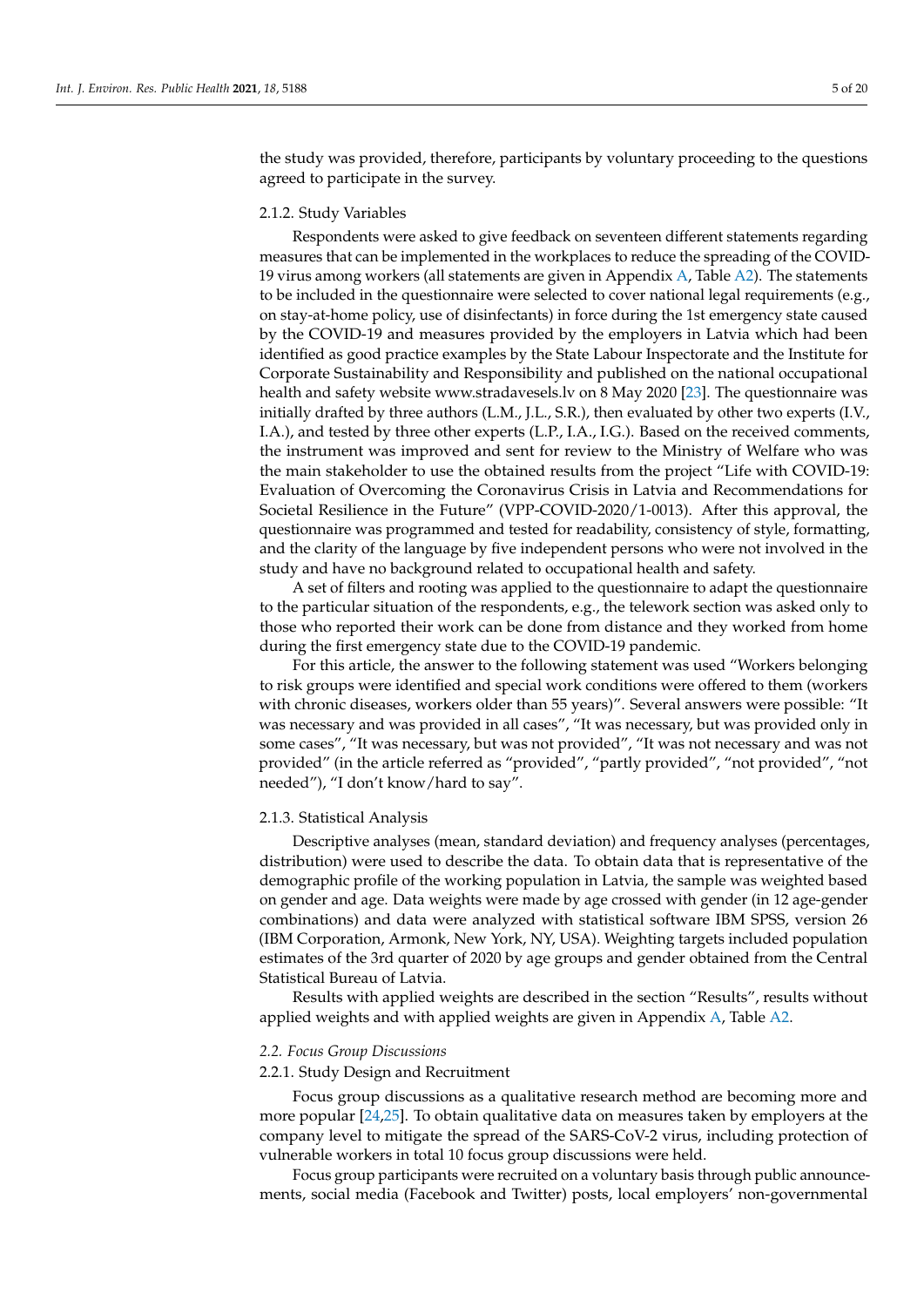organizations, personal contact networks, and national labor inspectorate. Before the discussion, participants were fully informed about the purpose of the study, and therefore, verbal consent was obtained. Participants did not receive any monetary compensation for their participation.

## 2.2.2. Focus Group Discussions of Employers

During 8 focus group discussions (with at least 5 and a maximum of 11 participants) 65 employers from companies of different sizes and regions were interviewed to collect adequate contributions for comparisons between different groups of employers depending on the number of workers in the organization and region where the organization is located. Taking into account the structure of economics in Latvia, for this study, organizations with a number of workers below 100 were classified in the group of small and mediumsized organizations, but companies with 100 or more workers were classified as large. During the recruitment process, the affiliation of the possible participant was checked to ensure that the person can represent the employers' opinion. If the person did not meet this requirement, he/she was excluded from participation in the focus group. If the person applied to participate in the focus group discussion, but he/she did not match the requirements for the specific group (e.g., size of the company or geographical location of the company), he/she was offered to participate in the relevant group or excluded from participation. Detailed characteristics of the focus group participants for employers are available in Appendix [A](#page-14-0) (Table [A3\)](#page-16-0).

## 2.2.3. Focus Group Discussions of OSH Experts

Two focus group discussions with 12 participants per group were held with OSH experts (one group focusing on the experts working as external OSH service providers, another one—for company internal OSH experts). During the recruitment process the status of the OSH expert was checked through their affiliation (in the case of internal OSH experts) or in the official public list of registered OSH service providers). If the person applied to participate in the focus group discussion, but he/she did not match the requirements for the specific group (e.g., internal/external OSH expert), he/she was offered to participate in the other group or excluded from participation. The only exceptions were representatives from the employers' non-governmental organization and trade unions who could provide experience from their member organizations. Detailed characteristics of the focus group participants for OSH experts are available in Appendix [A](#page-14-0) (Table [A4\)](#page-17-0).

## 2.2.4. Procedure of the Focus Group Discussions

All focus group discussions followed a standardized procedure. Due to COVID-19 pandemic restrictions, a mixed interviewing method was used—part of the group was interviewed on-site, others were interviewed using online platforms—Zoom and MS Teams. Focus group discussions were led by experienced and trained moderators (interviewers— I.V., I.A., S.R.) and facilitated by a note-taker according to structured guidelines (research protocols) with logically proceeding questions. Part of the guidelines was identical for employers and OSH experts, but the other part differed (e.g., on very narrow and specific topics related to OSH performance). Pre-testing of guidelines was organized with persons familiar with OSH-related topics, but who were not involved in the research.

The topic related to the protection of vulnerable groups was included towards the end of the group discussions when general topics applying to all workers were already covered. According to the structured guidelines, participants were initially asked if the companies in any way had identified workers who might belong to increased risk groups concerning COVID-19, but these groups were not defined by the moderator from the very beginning. After spontaneous answers further as open-ended as possible questions focused on senior workers and workers with chronic diseases. The discussion flow was then directed to cover implementation of special measures like encouraging telework, the offer of being off workplace, an increase of disinfection in the workplace of vulnerable workers, use of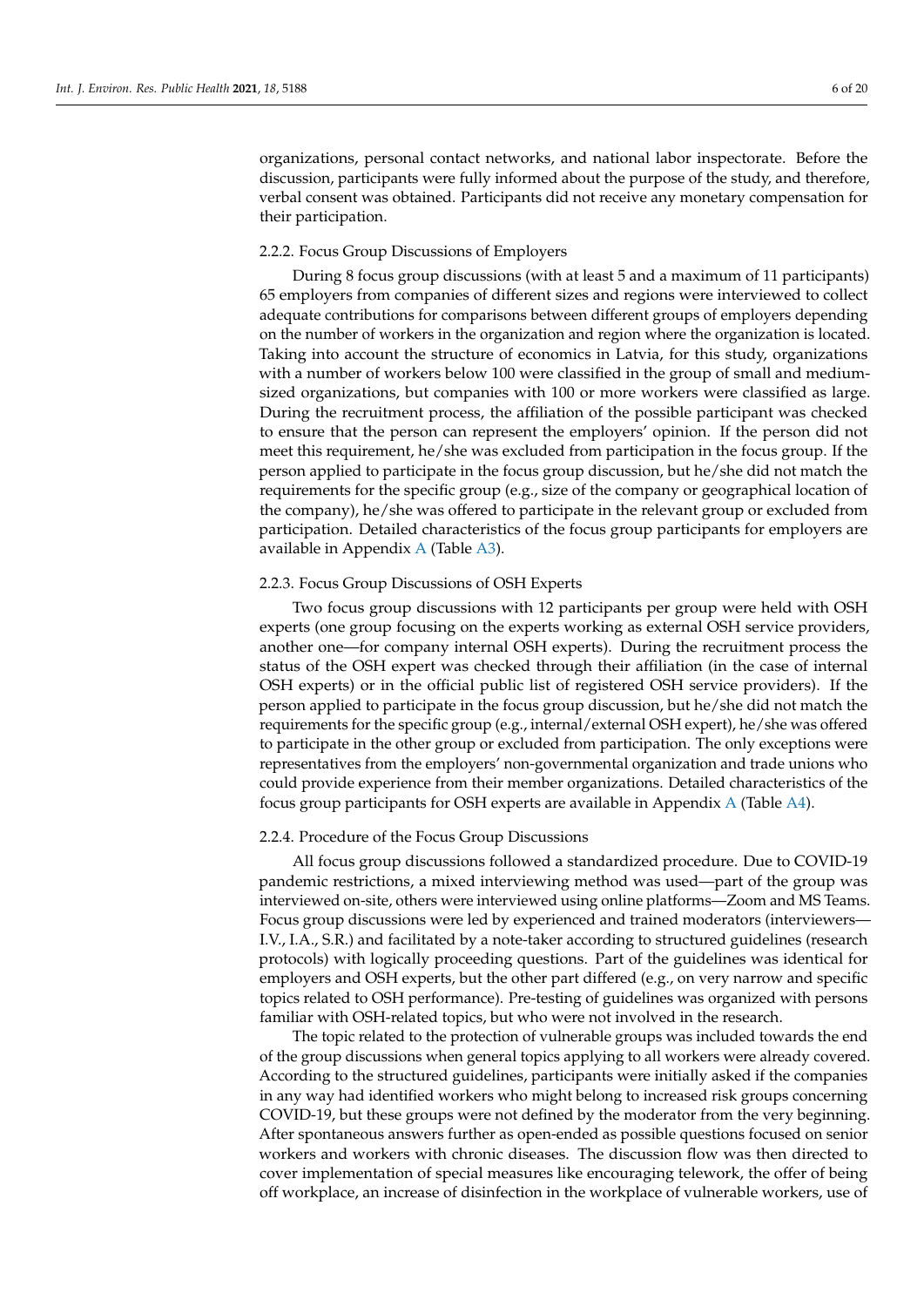additional distancing measures in the workplace of vulnerable workers, additional training on preventive measures, etc. This section finished with a discussion on the behavior of vulnerable workers—if they were enthusiastic and accepted the offer of the employer.

As part of the discussions were held online, a PowerPoint presentation was used to share the questions when the relevant questions were discussed. All the focus group discussions were recorded with the permission of participants to facilitate the transcribing process and to ensure that the information is matched correctly. Recordings are safely stored according to the data protection rules of Riga Stradin, University. The length of group discussions was between 115 and 152 min each, topics related to vulnerable groups were covered in approximately 10 min per focus group.

#### 2.2.5. Data Analysis

After focus group discussions anonymized transcripts were prepared and the participants were de-identified manually. To maintain the anonymity of the participants, de-identification was carried out by an independent researcher (L.A.) who took part neither in discussions nor further analysis of the results. Careful and systematic analysis, including coding, and interpretative work was conducted by two persons to obtain information at the group level. Conventional content analysis was carried out by two independent coders-OSH experts with more than 20 years of experience with a background in occupational medicine (L.M., I.V.) who were supported by advice from a colleague with a master's degree in public health (L.P.).

At first, two of the three researchers (L.M., I.V) in the team read through the data and started to create tentative categories and subcategories. The categories were not built on theoretical considerations but based directly on the data itself. This allowed us to do an unprejudiced assessment and, to our opinion, best fits our research question. Then the same two researchers separately coded the transcript of the first completed focus group (external OSH experts), afterward met to compare their analysis and subsequently to decide on the categories and subcategories which were used for coding of all other focus group transcripts. The subcategories were built up step by step while working through the whole transcription process and were later refined by collapsing and merging initial ones into the final set (see [A](#page-14-0)ppendix A Table  $\overline{A5}$ ). Then a third independent researcher (L.P.) reviewed all transcripts to verify the findings and to visualize them to be presented as results.

The best supporting text segments (quotes) were captured by all researchers during the coding or reviewing process, afterward discussed and included as anonymous examples to illustrate the different ways responses were expressed. For quotes of employers, the size of the represented company and region is given (Riga, suburbs of Riga represent the biggest city of the country and its surroundings; all others are regions of Latvia); for OSH experts it is specified if the participant is an internal OSH expert or OSH service provider (referred as "external").

#### **3. Results**

#### *3.1. Quantitative Results*

The results from the web-survey show that only 31.5% of surveyed workers mentioned that their employer to some extent had identified existing vulnerable groups and offered to take measures to protect them. This has been one of the least frequent workplace-based preventive measures and was mentioned more than three times less frequently than the most frequent one. Among the most typical preventive measures implemented by the employer provision of additional disinfection and hand-washing materials was mentioned (94.5% of respondents). A total of 79.6% of survey participants reported having distance meetings, 77.5%—having telework in their companies, 76.7%—reorganization of work processes to limit contact with clients, and 76.2%—avoidance of social gathering of workers. If looking for other less frequent measures—control of temperature for workers and visitors and installation of transparent barriers (between workers and clients) should be mentioned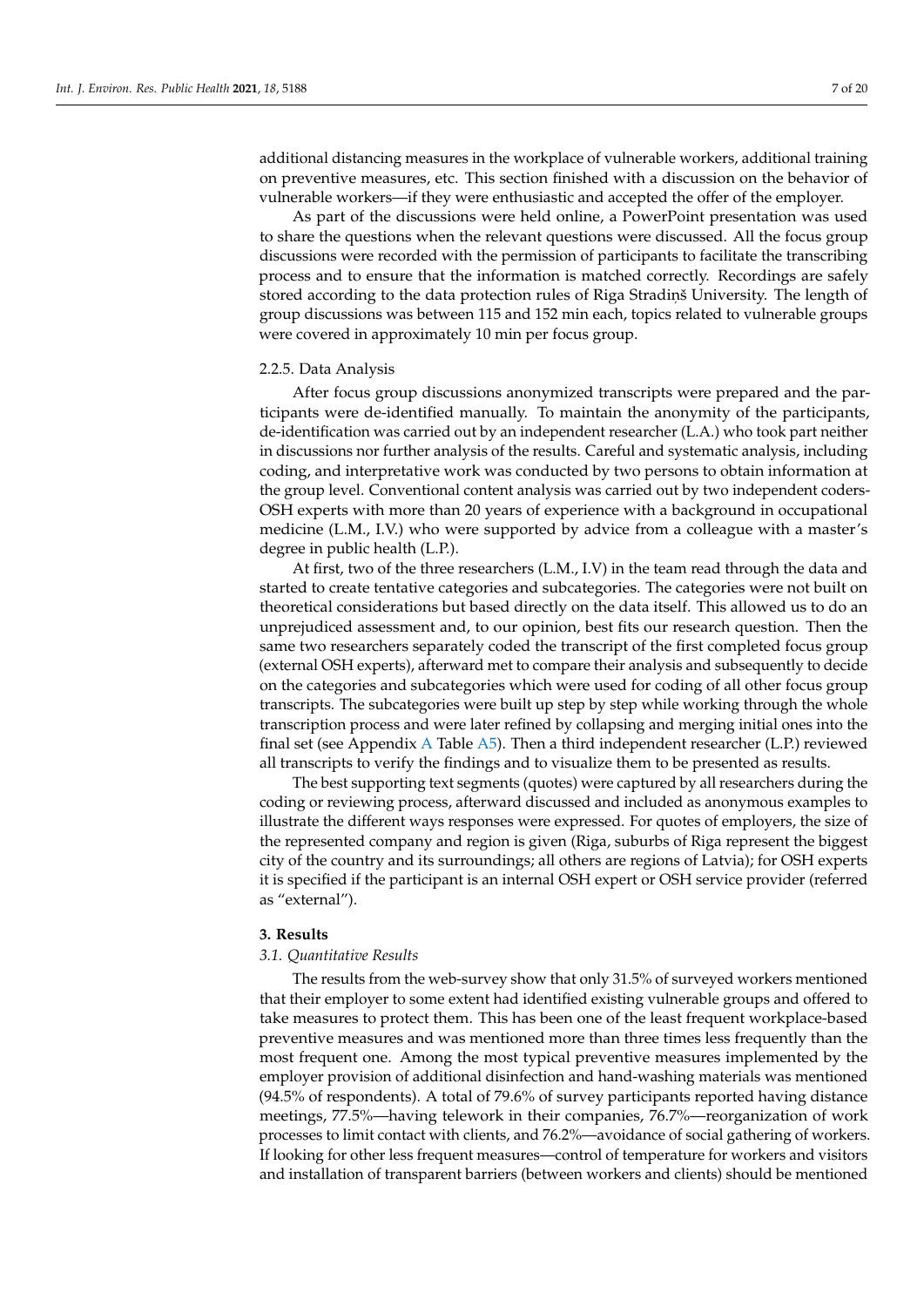(reported by 32.2% and 32.0% of respondents, respectively) (for details on all seventeen analyzed preventive measures see Table [A2](#page-15-0) given in Appendix [A\)](#page-14-0).

When analyzing the answers regarding the protection of vulnerable groups, the results show that only 18.4% of respondents believe that their employer has identified vulnerable groups and offered protection for them in all cases when it was needed. Some more 13.1% have reported this measure partly provided, additional 13.2% respondents–this measure was needed, but not provided. 20.0% of survey participants were not aware if this measure was implemented in the company where they work.

#### *3.2. Qualitative Results*

Five main themes of information from focus group discussions were identified: (1) acknowledgment of having workers belonging to vulnerable groups, (2) characteristics of workers belonging to vulnerable groups, (3) specific preventive measures implemented to protect vulnerable groups, (4) reasons why employers did not identify vulnerable groups and implement measures, and (5) methods to identify vulnerable groups (see Table [A5](#page-18-1) in Appendix [A\)](#page-14-0).

Although most focus group participants acknowledge having workers belonging to vulnerable groups, many participants mentioned that the companies they represent have not identified any of the vulnerable groups and have not provided any measures to protect these workers. This category of employers is not homogenous—it includes employers who were not aware of the idea of specific protection of vulnerable workers, who did not care about it, who had a high number of such workers as well as who reported a high amount of work, therefore they protected all workers with similar measures:

"*Specific preventive measures for such risk groups are not developed*"

- *A large company from Riga, suburbs of Riga*

"*There is a high percentage of workers belonging to this risk group. We have not invented anything special for them*"

- *A large company from Riga, suburbs of Riga*

"*Seniors were not highlighted, and those with chronic diseases were also not highlighted*" - *A large company from Vidzeme*

"*We have quite a lot of workers belonging to the risk group. As we had work, we just worked* . . . *We did not sort workers*"

- *Internal OSH expert*

Discussions on characteristics of workers belonging to vulnerable groups highlighted very different approaches used by employers, however, only one participant described a strategic approach with several groups of workers to be protected:

"*We had three groups—one of those who are older than 60, then—those with chronic respiratory diseases, cardiovascular diseases, cancer patients, and the third one was the group of workers whose family members were health care workers. We identified them as well"*

#### - *A large company from Kurzeme/Zemgale*

Most often focus group participants mentioned elder workers as a typical risk group, however, there is no consensus among the employers and OSH experts what is the borderline age of worker as a critical for belonging to the risk group:

"*Such a specific risk group as workers 65+* . . . *.*"

- *External OSH expert*

"*We look at workers 50+*"

## - *Internal OSH expert*

Workers with different chronic diseases is another vulnerable group identified by several focus group participants, however, it was interesting that approximately the same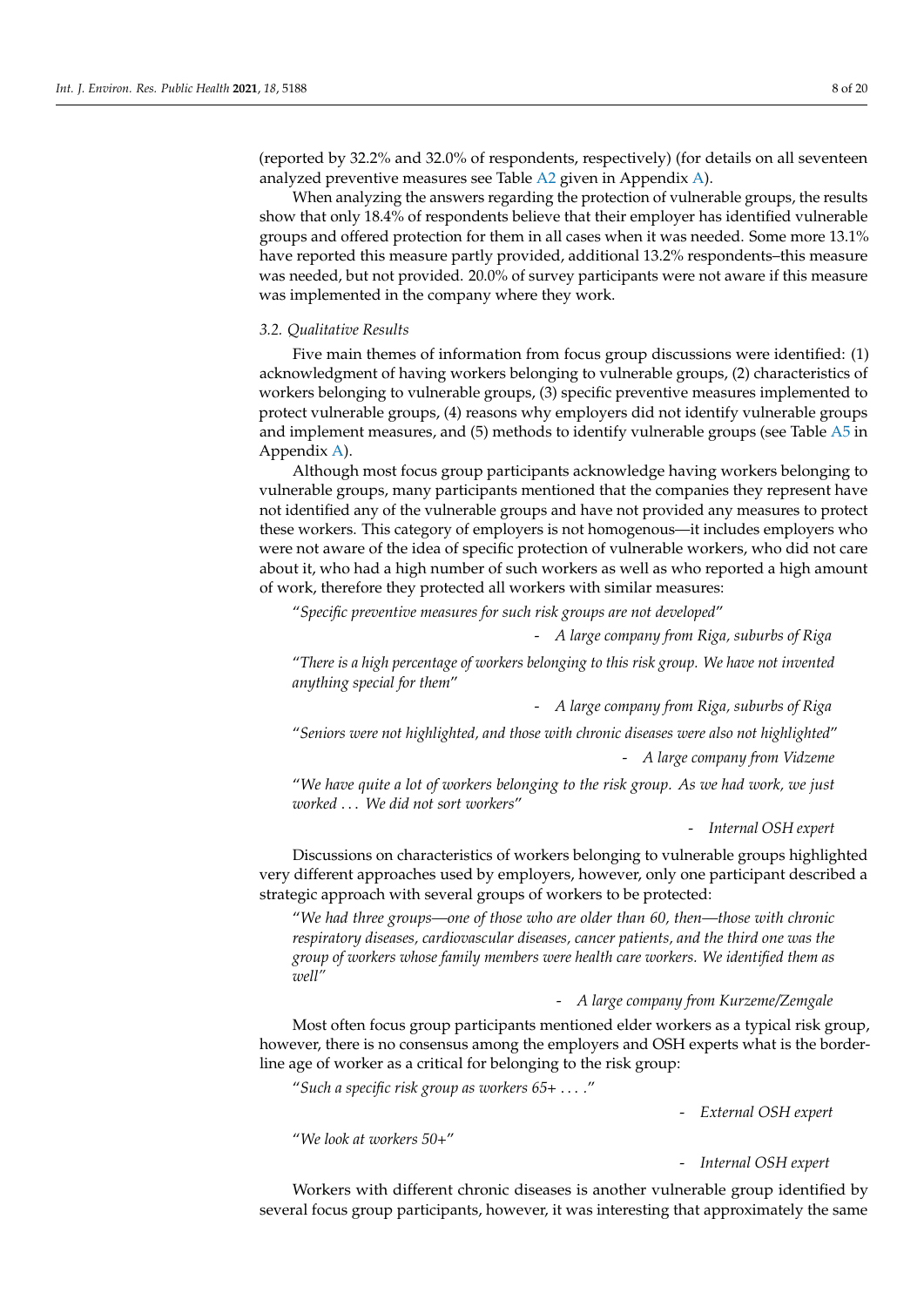number of employers mentioned elder workers and workers with chronic diseases as risk groups, but the number of OSH experts identifying it differed. OSH experts more often specified elder workers than workers with chronic diseases. Few participants mentioned specific health conditions (including respiratory diseases, cardiovascular diseases), others mentioned just having chronic diseases in general or a pregnancy:

"*Those, who have those chronic diseases, frequent upper respiratory infections, heart diseases and so on, yes, they are in the risk group*"

- *External OSH expert*

"*In supermarkets* . . . *pregnant women, seniors, persons with chronic diseases were invited to apply* . . . *.*"

## - *External OSH expert*

Some of the focus group participants mentioned the type of work, the content of the job, etc. that place workers in the risk group. These employers have specifically addressed and protected workers who have a high number of contacts with other persons at work, e.g., client service, passengers, and other workplaces with increased exposure to biological agents:

"*[Workers], who work in client service,* . . . *., where every day people are coming and queuing*"

- *External OSH expert*

"*To [our] understanding, the risk group consisted of those workers* . . . *who have direct contact with passengers. That was the risk group, all the same, what was their age, or health status, we focused on them*"

- *A large company from Riga, suburbs of Riga*

"*For us, of course, risk groups are those who clean buses, they are always in the risk group. Also, before COVID they have been exposed to such cases as syringes of addicts and similar cases. They already knew they have risk and must be aware*"

- *A large company from Vidzeme*

Some of the participants pointed out that their companies have even expanded the understanding of risk groups by including shift workers (to help them in caring duties for relatives or other persons) and also to family members of workers who have chronic diseases:

"*We specifically addressed shift workers if they have chronic diseases or any other needs* . . . "

- *A large company from Kurzeme/Zemgale*

"*We discussed health status of closest family members—if the workers themselves were not afraid of falling ill, we discussed how we can expose their relatives and friends who are at risk*"

## - *Small/medium company from Kurzeme/Zemgale*

Several focus group participants mentioned that the risk group for them was different workers which are critical to their business processes because the business might stop without them causing major problems for the general public at the national level (e.g., no electricity, no heating). Although these were only 5 out of 89 participants, all of them represented companies that are critical for national infrastructure (e.g., supply of electricity, heating):

"*We paid attention to such categories of workers as controllers,* . . . *because if they fall ill—we [the city] would be without heating*"

- *Internal OSH expert*

"*We were not able to provide telework for our operative workers [controllers, dispatchers]. So, for them, we provided activities to ensure they are healthy*"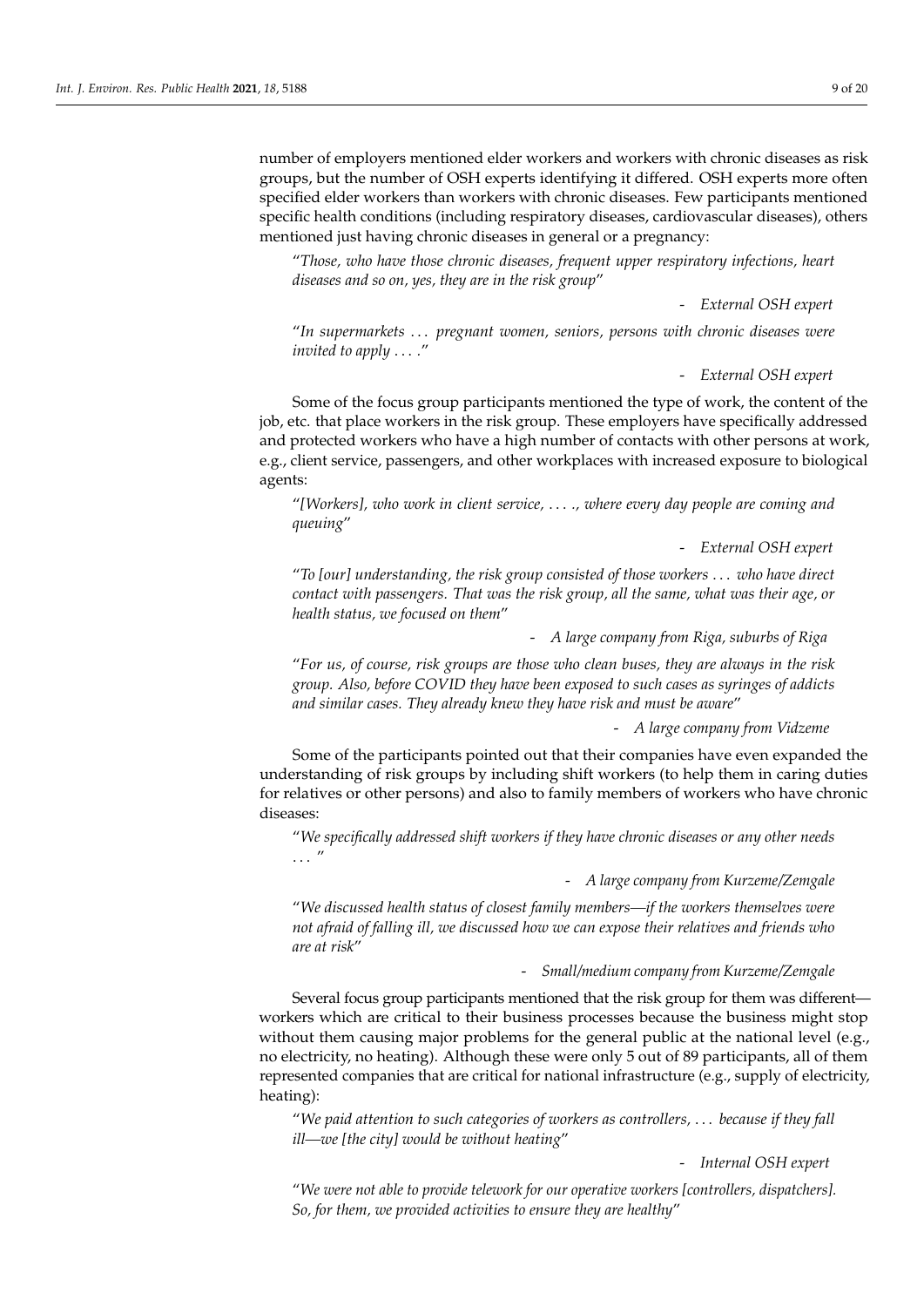- *A large company from Riga, suburbs of Riga*

"*In our business in Latvia, the most important thing we had to do was to protect operators, because if the epidemic reaches operators, our business stops*"

- *A large company from Kurzeme/Zemgale*

Measures implemented to protect vulnerable groups which were identified during the focus group discussions can be divided into several categories. One of the principles was to ensure that the work of the persons belonging to risk groups is organized away from the direct workplace to avoid contacts with other persons—vulnerable workers were on the priority list for telework (this was the most frequent measure mentioned by the focus group participants) or they were moved away from the areas where contacts with clients were possible but kept working onsite. If none of these mentioned measures was possible, vulnerable workers were offered to use annual paid vacations or paid downtime:

" . . . *we had workers who told us that they have chronic diseases,* . . . *, and asked for telework*"

- *A large company from Riga, suburbs of Riga*

" . . . *part of them chose to use PPEs, part decided to telework, others increased distancing in the workplace*"

- *A small/medium company from Latgale*

"*We invited these senior workers to assess their health status and, if possible, work in back-office, meaning, in the place with less or no contacts with clients*"

- *A large company from Riga, suburbs of Riga*

"*We tried to move [workers in the risk group] to the warehouse [from the supermarket], in such way decreasing contacts with others*"

- *External OSH expert*

"*We talked with those in the risk group and offered to use annual vacations*"

- *A small/medium company from Latgale*

"*They [senior workers] were granted unplanned paid holidays. Even food was delivered to their homes"*

- *External OSH expert*

"*Already with the first decision of our board we focused on workers 50+, who cannot telework* . . . *These workers could have downtime, and it was paid*"

- *Internal OSH expert*

Another group of preventive measures pointed out by several focus group participants included awareness-raising activities mainly provided through additional training and discussions with workers on COVID-19 related preventive measures:

"*We very actively communicated with risk groups on the topic "Don't be a hero!" When you feel any symptoms-* . . . *. Stay at home!*"

- *A small/medium company from Vidzeme*

"*They were trained on additional preventive measures and that it is extremely important for them to care about themselves*"

- *Internal OSH expert*

Several focus group participants reported offering the same preventive measures as provided to other workers, but vulnerable workers were on the priority list to use them. For example, in the situation when at the early stages of the pandemic when there was a shortage of personal protective equipment or disinfectants, vulnerable workers were first to get them. The same principle was applied also when installing transparent plastic barriers: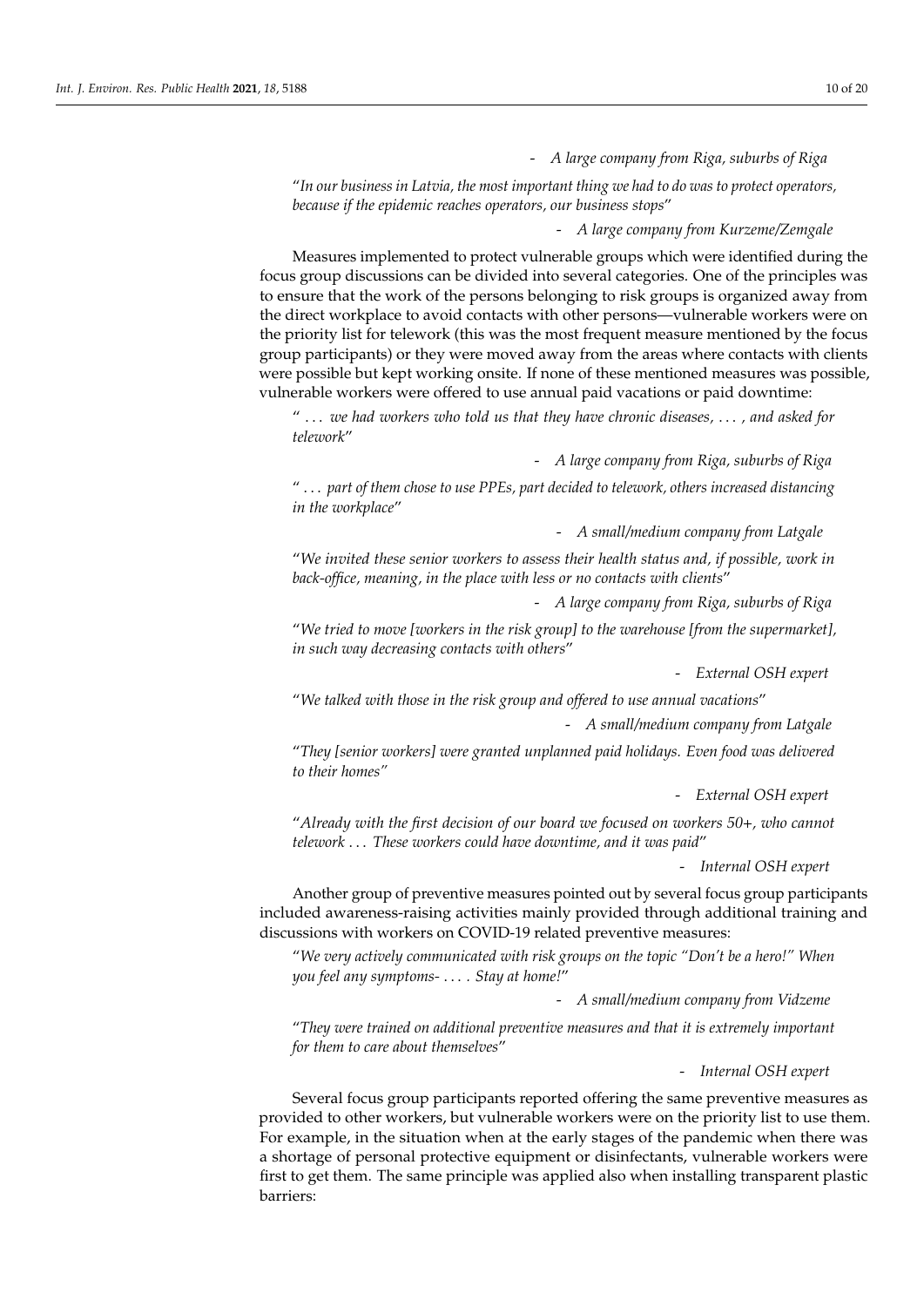"*Those workers who are in contacts with passengers, this was a priority for all preventive measures—visors, face masks, disinfectants, we also installed plastic barriers"*

- *A large company from Riga, suburbs of Riga*

"*Only in one of [our client] companies, we, to say so, identified special risk groups and provided them with additional personal protective equipment*"

- *External OSH expert*

During the focus group discussions of employers another specific measure was identified with the main aim to reduce contacts with possibly infected persons on the way to and from work:

"*Concerning [car] parking, it was strongly advised [to workers] not to use public transportation, parking for private cars paid close to premises"*

- *A small/medium company from Riga, suburbs of Riga*

According to the results of the focus group discussions, a comprehensive approach with totally different measures had been implemented for workers critically important for the infrastructure. Their main focus of this preventive approach was to implement measures depending on the level of COVID-19 safety. According to the focus group participants, these companies were ready to exclude all possible contacts of the critical workers with persons outside the workplace during working time and also free time and to provide staying on-site 24/7:

"*We created separate work areas [for critical workers], we provided food, there was a possibility to stay overnight if the situation worsens, but we did not reach such a situation. We reached only the first level of [COVID-19] safety, but we were ready for the next one*"

- *A large company from Riga, suburbs of Riga*

Concerning the methods used to identify workers belonging to vulnerable groups, only two focus group participants mentioned the use of data from human resource departments on the age of the workers (through calculations from ID numbers). The most often used method, but reported only by five focus group participants—employers and one external OSH expert was an invitation to apply. Such results from focus group discussions with external OSH experts are surprising as these participants should be able to report experience from several client companies:

"*Ok, we have information on age* . . . *But for chronic diseases?*"

- *External OSH expert*

"*We specifically invited* . . . *workers to apply*"

- *A large company from Kurzeme/Zemgale*

"*Pregnant women, seniors, persons with chronic diseases were advised to apply* . . . *.*" - *External OSH expert*

"*I know from the managers that some of the workers have approached them directly and they have searched individual solutions on how to help the workers. The company should not always know everything, but there must be a way how to find the individual solution*"

- *A large company from Kurzeme/Zemgale*

"*We invited those who are close to pre-retirement age or those with any chronic diseases for testing. The company paid for the costs. We invited them if they do not feel safe, to apply and we will search for individual solutions*"

- *A small/medium company from Riga, suburbs of Riga*

When discussing the reasons for the low protection of vulnerable workers, only a few focus group participants pointed out specific reasons. The most frequent cause was the poor attitude of workers (e.g., additional personal protective equipment was provided by the employer, but was not used by the workers). Personal data protection issues and lack of information on belonging to risk groups were mentioned by some participants: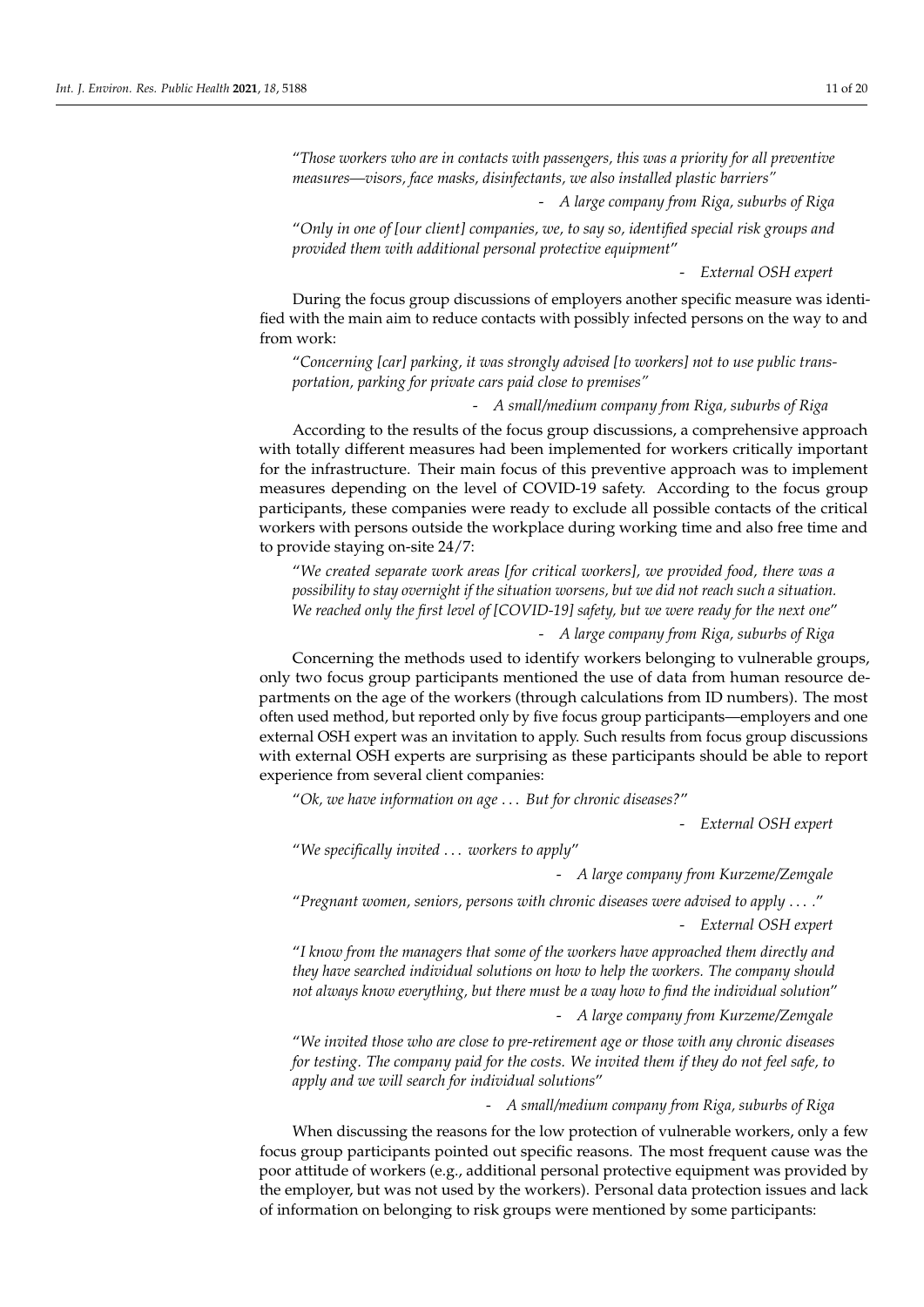"*It seems to me that the most difficult was to change existing customs. The way the workers are used to doing things and changing focus* . . . "

- *A large company from Kurzeme/Zemgale*

"*We offered additional personal protective equipment–but senior workers quickly refused to use them, they said—it is easier to work without them*"

- *External OSH expert*

"*We deeply respected that persons are different, that risks for persons and their family members are different, but we do not know all of these situations*"

- *A large company from Kurzeme/Zemgale*

"*We understand that this information [on the chronic diseases] is confidential*"

- *A large company from Riga, suburbs of Riga*

"*On chronic diseases—such* . . . *. precise information is not available for the employer*" - *External OSH expert*

"*They are in the risk group, but* . . . *. This information is confidential and nobody shares it*"

- *External OSH expert*

## **4. Discussion**

Although already at the very beginning of the COVID-19 pandemic, it was clear that elderly persons and persons with chronic diseases have elevated risk for severe progress of COVID-19 infection and other poor outcomes, quantitative and qualitative data of our study show that identification and protection of these persons at workplaces were not sufficient [\[2\]](#page-19-0). According to our opinion, the most worrying data are those that show that 13.2% of respondents report that this measure was needed, but not provided, additionally, 20.0% were not aware if this measure was implemented. We believe that the group of respondents who reported that this measure is not needed is not homogenous—it includes respondents from companies that do not employ workers belonging to the vulnerable group and those who do not acknowledge that vulnerable workers need specific attention. In general, such results support earlier studies—there is a huge possibility and an urgent need for workplace interventions to cover the protection of vulnerable workers against COVID-19 related risks [\[8](#page-19-2)[,16\]](#page-19-13).

Another worrying aspect is the fact that the understanding of the term "vulnerable workers" by focus group participants is very heterogeneous, and this group includes workers of different ages (but older than 50, workers with very different diseases, pregnant women, shift workers, workers critical for infrastructure companies, workers having health care workers in their households, workers in client service, etc.). Therefore, all of the measures identified within the focus group discussions do not specifically apply to elderly persons and persons with chronic diseases which have been reported as persons with elevated risk for severe progress of COVID-19 infection and other poor outcomes [\[2\]](#page-19-0). To our understanding, COVID-19 has highlighted the need to move away from general population-based workplace risk assessment to an individually personalized approach covering both—individual aspects of workers (including health based) and type of work involving increased contacts with COVID-19 positive persons [\[8\]](#page-19-2).

When looking at the reasons for such low protection of vulnerable workers, this study shows that both employers and OSH experts do not recognize the importance of taking care of vulnerable workers which might be linked to the lack of knowledge and understanding of possible methods for doing workplace risk assessment in emergencies. In such circumstances, advice from the governments and non-governmental organizations needs to be carefully considered in managing occupational risks from COVID-19 [\[8\]](#page-19-2).

It seems that another reason for low protection is low interest in looking for information that might help to identify vulnerable workers, e.g., the use of data available to human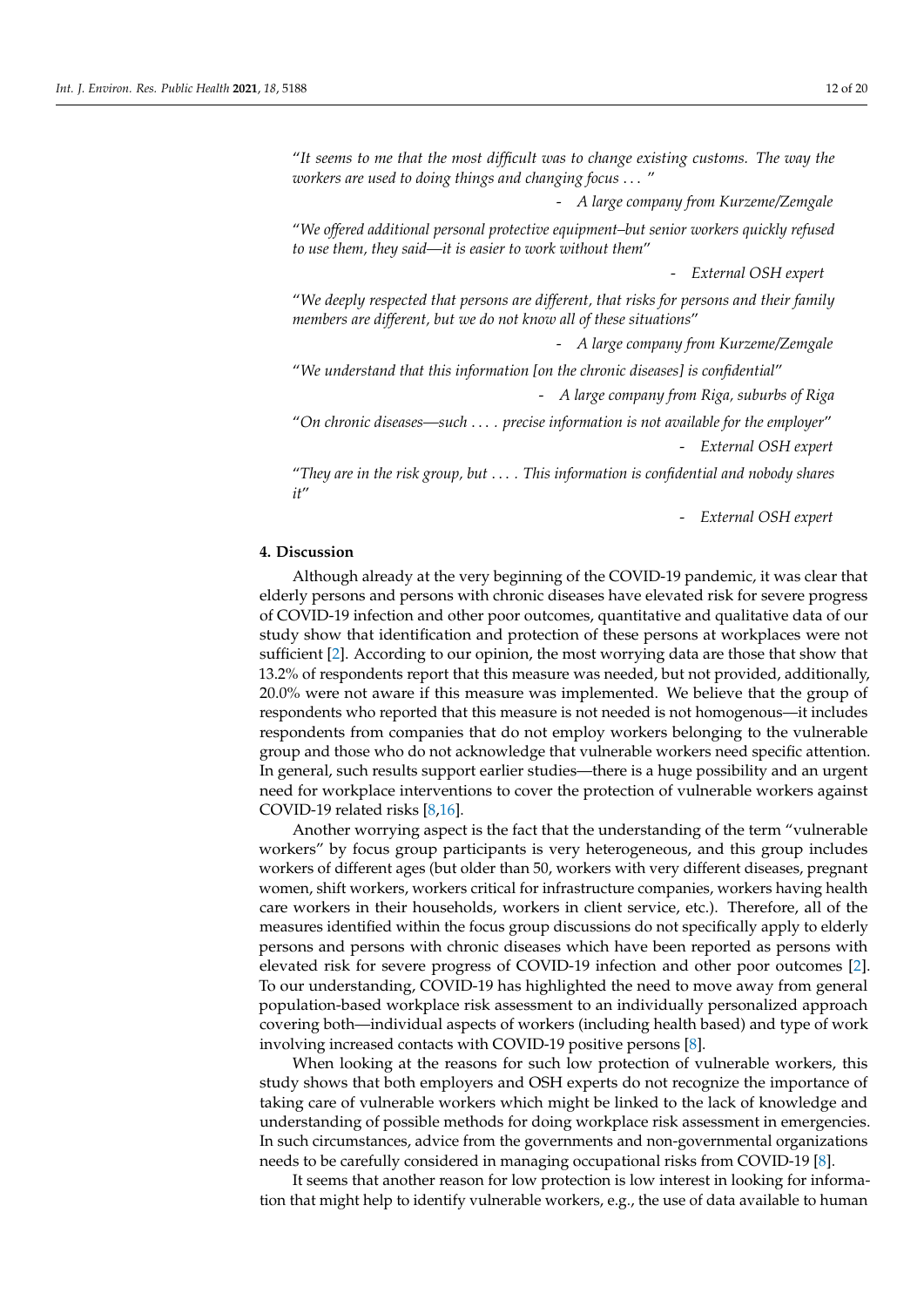resource departments on the age of the workers. Such results seem to be paradoxical as all of the employers have access to the data on the age of the worker as according to the national legislation in Latvia ID number of most persons contains birth date.

In addition, simple communication between the employer and workers like reasonably explained invitations to apply if the worker would like to be protected, but without asking for the underlying reasons was mentioned only by five focus group participants. This seems to be especially surprising if looking at the results from focus group discussions with external OSH experts as these participants should be able to report experience from several client companies. This raises questions on the style of communication on OSH topics within companies, with OSH experts as well as the quality of the provided external OSH services (e.g., if they do cover health-related aspects of OSH in sufficient detail).

There have been publications that stress the central role of occupational physicians in the individual approach for the protection of vulnerable workers [\[8\]](#page-19-2). Although we acknowledge the possible role of occupational physicians, the national legal system of medical surveillance of workers plays an important role. In typical circumstances, the OSH system at the company level in Latvia is fully separated from the medical surveillance of workers as this surveillance is provided by the health care system. The link between the workplace and health care is a document providing information on existing workplace risk factors (including biological risks) at the particular workplaces to the occupational physician who provides risk factor-specific medical examinations and reports back to the employer if the worker is fit for the particular job or not. During the first COVID-19 emergency state all out-patient health care establishments were closed by the government decision and health surveillance for workers was not provided [\[26\]](#page-19-23). Therefore, the current legal system for medical surveillance of workers is not suitable for the involvement of occupational physicians in the identification of vulnerable workers as well as the selection of appropriate preventive measures. Further, there is a potential problem that external OSH experts are not sufficiently addressing heath related risks, e.g., biological risks.

We found that most often measures provided by the employers for the vulnerable workers can be grouped under the umbrella—taking vulnerable workers away from the workplace where direct contact with other persons (including co-workers) is possible. This includes telework, use of annual paid holidays, and paid downtime (in total mentioned 33 times during the focus group discussions). Such measures seem very logical, however, not all of them are sustainable in the long-term from the business perspective. For example, annual paid holidays are fine to be used one or two months, but are not applicable when the emergency state repeats and lasts for months. The same is applicable for the downtime paid by the employer—from one side these employers most probably will not be able to pay it in long-term, from the other side it can cause internal dissatisfaction between the workers (in order to have equal income some of the workers will have to work, but others (the vulnerable ones) will be allowed to stay at home). In such a context the employers should look for the possibilities to requalify vulnerable workers that they can do some work and earn their salary.

Only a few focus group participants mentioned that they provided vulnerable workers with additional personal protective equipment. These low results most probably can be explained by the fact that the employers did not specifically focus on personal protective equipment for vulnerable workers, but treated all workers equally. Another part of the focus group discussions which is not the focus of this article covered topics related to the use of personal protective equipment. It allowed us to identify the following problems: the shortage of personal protective equipment in general in the very early stages of the COVID-19 pandemic, availability of personal protective equipment due to the priority of supply to health care, quality of the personal protective equipment available on the market, the rise of costs of all types of personal protective equipment were the main problems described by the employers and OSH experts [\[26\]](#page-19-23). Similar aspects were also risen in mass media; however, their main focus was on low protection of health care workers [\[26\]](#page-19-23).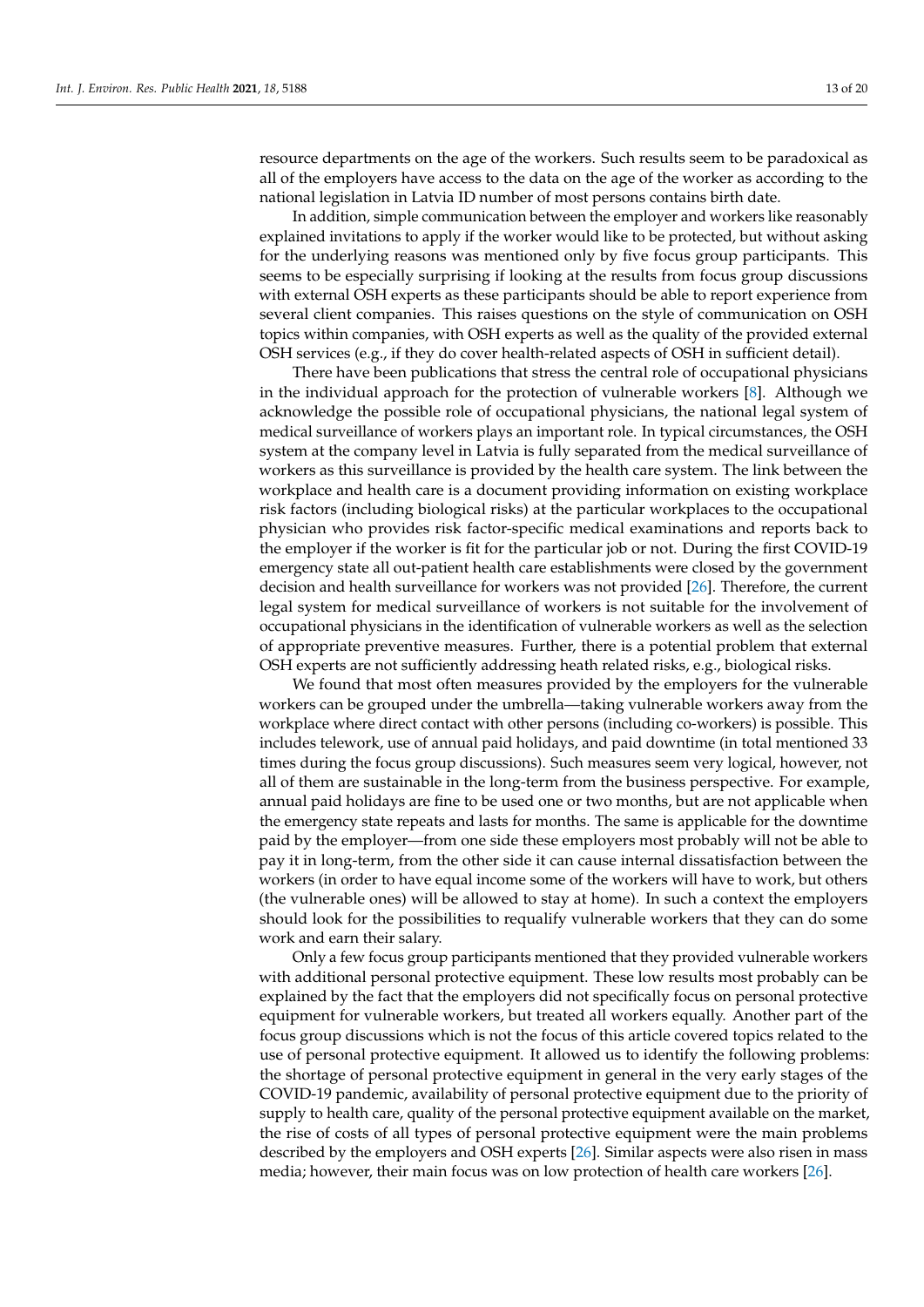While analyzing the results from the focus group discussions, we found that employers provide more preventive measures to identify and protect their critical workers based on their business functions and not on the employment level in the company (e.g., belonging to the management). Companies, where such workers exist, were ready to provide a full board on-site for maintenance of their businesses (like the supply of electricity and heating). If we would have excluded these answers from the analysis, the average protection level of vulnerable workers might have been even lower, however, we were not able to extract from the analysis all the answers from these companies because they have protected their other vulnerable workers as well.

When looking at the results of our study in terms of limitations, we have identified several of them. One of the limitations of the web-survey method is the fact that some groups of workers may be excluded from the sample by default (e.g., elderly, people living in remote areas, and people with low education and digital literacy) [\[21\]](#page-19-18). In addition, our questionnaire was available only in Latvian, and it might have caused less response rate from the side of the Russian-speaking population. A non-probability sampling method we used to gather survey data is another limitation of the study. The advantage of this method is the possibility to quickly gather information from respondents which was important because of the implementation requirements of the project "Life with COVID-19: Evaluation of Overcoming the Coronavirus Crisis in Latvia and Recommendations for Societal Resilience in the Future" [\[21\]](#page-19-18). To overcome this limitation at least partly and to obtain data that is representative of the demographic profile of the working population in Latvia, the sample was weighted based on gender and age. We were not able to weight data in terms of education or work experience as such population estimates were not available from the Central Statistical Bureau of Latvia for the study period. Despite these limitations, the survey provides descriptive information and useful insights into the protection of vulnerable groups of workers during the COVID-19 pandemic.

Regarding focus group discussions the most challenging limitation was the fact that we struggled to recruit representatives from companies with less known brands or companies who have not previously shared their experience in OSH. Our participants were recruited among OSH experts already previously active in the OSH community or representing companies willing to share their experience and good practice in OSH. This might mean that focus group participants represented the companies with OSH performance level which was significantly above the average already before COVID-19 and the actual situation in other companies might be even worse.

During the interviewing period legal restrictions regarding gathering of persons from different households changed, therefore, mixed focus group discussions were carried out: part of the participants participated onsite, part—online (for details see Tables [A3](#page-16-0) and [A4](#page-17-0) in Appendix [A\)](#page-14-0). Although experienced interviewers tried to ensure equal opportunities for all participants, e.g., by addressing questions to persons individually and trying to engage them, this might have influenced the equality of every single participant in all discussed questions.

#### **5. Conclusions**

COVID-19 pandemic has shown that neither employers nor OSH experts were ready for the management of new and emerging risks at the workplace level. This allows us to raise the question if the traditional OSH management systems and approaches where safety engineers play a crucial role will be ready for the management of other unpredictable risks or the protection of specific vulnerable groups in future, especially with regards to biological risks. In addition, the role of occupational physicians as part of occupational health services should be strengthened, especially when the protection of workers with chronic diseases is required.

There is an urgent need for adequate health and safety arrangements and provision of protection for essential workers. Most employers do not see elderly workers and workers with chronic diseases as risk groups, thus they are not implementing measures to protect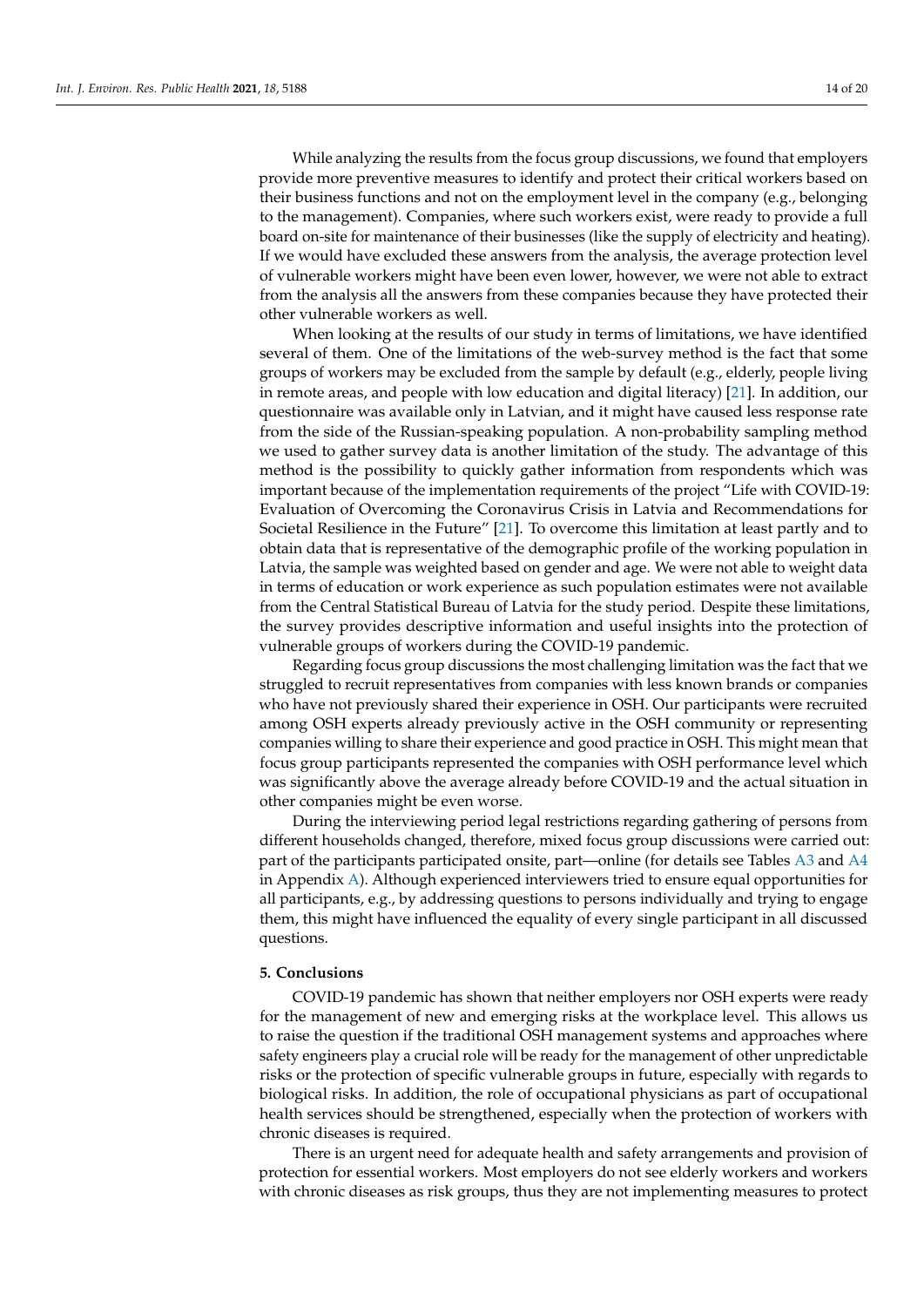them. This might be an explanation why the second wave of COVID-19 hit Latvia more severely than the first wave, including several outbreaks of COVID-19 in companies. Poor communication and lack of interest of employers and OSH experts to ask their workers if they need special protection is the topic to be addressed not only at the company and national level, but probably also at the international level. It should include the promotion of personalized workplace risk assessment covering both—individual aspects of workers and type of work involving increased contacts with COVID-19 positive persons as well as appropriate health behaviors.

**Author Contributions:** Conceptualization, I.V. and L.M.; methodology, I.V., L.M., I.A. and S.R.; software, L.P., A.A.L., J.L. and I.G.; formal analysis, L.M., I.V., L.P. and A.A.L.; investigation, L.P., L.M., J.L. and L.L.; writing—original draft preparation, L.M. and L.P.; writing—review and editing, M.E., I.V., L.A. and I.M.; visualization, L.P. and L.A.; supervision, I.V.; project administration, L.M. All authors have read and agreed to the published version of the manuscript.

**Funding:** This research was funded by the National Research Programme of Latvia within the project "Life with COVID-19: Evaluation of Overcoming the Coronavirus Crisis in Latvia and Recommendations for Societal Resilience in the Future" (agreement No: VPP-COVID-2020/1-0013).

**Institutional Review Board Statement:** The study was conducted according to the guidelines of the Declaration of Helsinki, and approved by the Institutional Review Board—Ethics Committee of Rīga Stradiņš University (protocol No. 6-1/08/16, 23 July 2020).

**Informed Consent Statement:** Study participants' written consent was waived due to anonymous interviewing in web-survey, where participants could not identified. Informed consent was obtained from all subjects involved in focus group discussions.

**Data Availability Statement:** Data set from the web-survey is available upon request to the corresponding author (L.M.). Data sharing of focus group discussions is not applicable as the data consists of focus group transcripts, which for reasons of confidentiality, cannot be shared.

**Acknowledgments:** The authors also are grateful to the participants.

**Conflicts of Interest:** Three of the authors belong to the vulnerable groups, other authors declare no conflict of interest.

## <span id="page-14-0"></span>**Appendix A**

<span id="page-14-1"></span>**Table A1.** Socio-demographic characteristics of the web-survey study sample included in the analysis for the preventive measures taken by the employer.

| Distribution of the Total Study Sample, n (%) |                 |  |  |  |  |
|-----------------------------------------------|-----------------|--|--|--|--|
| Gender                                        |                 |  |  |  |  |
| Female                                        | 693 (78.9%)     |  |  |  |  |
| Male                                          | $185(21.1\%)$   |  |  |  |  |
|                                               | Age             |  |  |  |  |
| $65-74$ years                                 | $21(2.4\%)$     |  |  |  |  |
| $55-64$ years                                 | 152 (17.3%)     |  |  |  |  |
| $45 - 54$ years                               | 240 (27.3%)     |  |  |  |  |
| 35-44 years                                   | 268 (30.6%)     |  |  |  |  |
| $25 - 34$ years                               | 173 (19.7%)     |  |  |  |  |
| $18-24$ years                                 | $24(2.7\%)$     |  |  |  |  |
|                                               | Education       |  |  |  |  |
| Elementary school education                   | $2(0.2\%)$      |  |  |  |  |
| Secondary school education                    | 44 $(5.0\%)$    |  |  |  |  |
| Vocational secondary education                | 53 $(6.1\%)$    |  |  |  |  |
| Higher education                              | 775 (88.7%)     |  |  |  |  |
|                                               | Work experience |  |  |  |  |
| Less than 1 year                              | $60(6.8\%)$     |  |  |  |  |
| 1 to 5 years                                  | 239 (27.3%)     |  |  |  |  |
| 5 to 10 years                                 | 164 (18.7%)     |  |  |  |  |
| 10 years and more                             | 413 (47.2%)     |  |  |  |  |
|                                               |                 |  |  |  |  |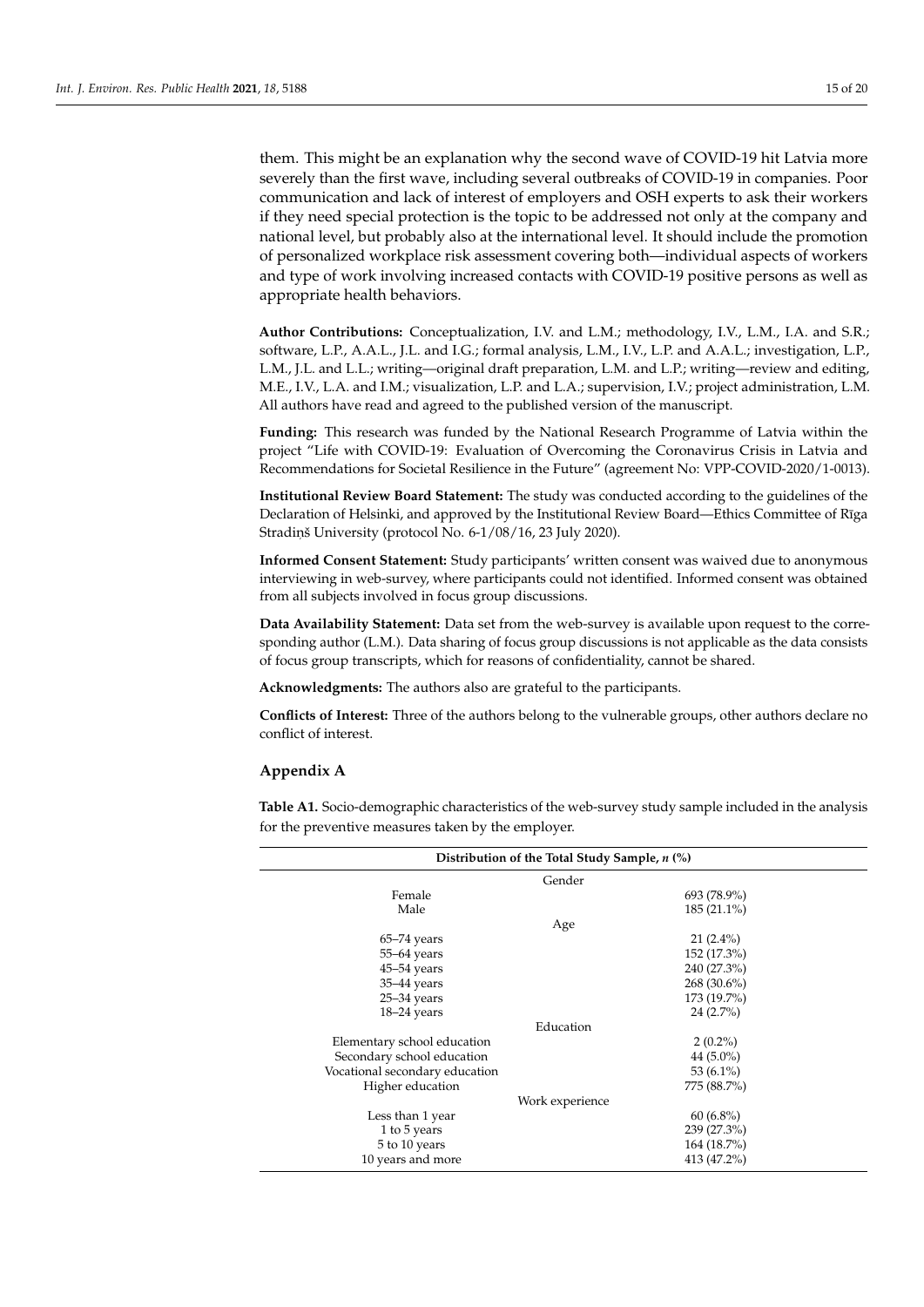<span id="page-15-0"></span>**Table A2.** Prevalence of respondents reporting implementation level of preventive measures to reduce spreading of COVID-19 virus in workplaces, *n* (%).

| <b>Statements Describing</b><br><b>Preventive Measures</b><br>Provided by the Employer                                                                                           | Application of<br>Weights | Provided      | <b>Partly Provided</b> | <b>Not Provided</b> | <b>Not Needed</b> | I Don't<br>Know/Hard to Say |
|----------------------------------------------------------------------------------------------------------------------------------------------------------------------------------|---------------------------|---------------|------------------------|---------------------|-------------------|-----------------------------|
| Workers belonging to risk<br>groups were identified and<br>special work conditions<br>were offered to them<br>(workers with chronic<br>diseases, workers older than<br>55 years) | No weights<br>applied     | 158 (18.0%)   | 111 $(12.6\%)$         | 133 (15.1%)         | 312 (35.5%)       | $164(18.8\%)$               |
|                                                                                                                                                                                  | Weights applied           | 163 (18.4%)   | 116 (13.1%)            | 117 (13.2%)         | 313 (35.3%)       | $117(20.0\%)$               |
| Additional disinfection and<br>hand washing materials<br>were provided                                                                                                           | No weights<br>applied     | 740 (84.2%)   | 85 (9.7%)              | $20(2.3\%)$         | $20(2.3\%)$       | $13(1.5\%)$                 |
|                                                                                                                                                                                  | Weights applied           | 752 (85.0%)   | 84 (9.5%)              | $18(2.0\%)$         | $19(2.2\%)$       | $12(1.3\%)$                 |
| Distance meetings were<br>organized                                                                                                                                              | No weights<br>applied     | 537 (61.1%)   | 176 (20.0%)            | $26(3.0\%)$         | 120 (13.7%)       | $19(2.2\%)$                 |
|                                                                                                                                                                                  | Weights applied           | 519 (58.6%)   | 186 (21.0%)            | $26(3.0\%)$         | 131 (14.8%)       | $12(2.6\%)$                 |
| Social gathering of workers<br>was limited (on the occasion<br>of anniversaries, corporate<br>events)                                                                            | No weights<br>applied     | 523 (59.6%)   | $146(16.6\%)$          | 44 (5.0%)           | $126(14.4\%)$     | 39 (4.4%)                   |
|                                                                                                                                                                                  | Weights applied           | 517 (58.4%)   | 158 (17.8%)            | 38 (4.3%)           | 128 (14.5%)       | 45 $(5.0\%)$                |
| Number of participants was<br>limited (e.g., onsite<br>meetings, use of same car)                                                                                                | No weights<br>applied     | 482 (54.9%)   | 158 (18.0%)            | $28(3.2\%)$         | 171 (19.5%)       | $39(4.4\%)$                 |
|                                                                                                                                                                                  | Weights applied           | 492 (55.6%)   | $147(16.6\%)$          | $29(3.3\%)$         | 171 (19.3%)       | $46(5.2\%)$                 |
| Work processes were<br>rearranged to reduce<br>contacts with clients (distant<br>client service, distant<br>deliveries, etc.)                                                    | No weights<br>applied     | 493 (56.2%)   | 186 (21.2%)            | $35(4.0\%)$         | $136(15.5\%)$     | 28 (3.2%)                   |
|                                                                                                                                                                                  | Weights applied           | 495 (55.9%)   | $185(20.8\%)$          | $30(3.4\%)$         | 139 (15.7%)       | $37(4.2\%)$                 |
| Face masks were provided                                                                                                                                                         | No weights<br>applied     | 459 (52.2%)   | $125(14.2\%)$          | 69 (7.9%)           | 199 (22.7%)       | $26(3.0\%)$                 |
|                                                                                                                                                                                  | Weights applied           | 495 (55.9%)   | 114 (12.9%)            | 59 (6.7%)           | 194 (21.9)        | $23(2.6\%)$                 |
| Plan for emergency<br>preparedness was<br>elaborated (e.g., what to do<br>when there is a COVID-19<br>positive worker, when<br>several workers are on sick<br>leave)             | No weights<br>applied     | $427(48.6\%)$ | $126(14.4\%)$          | 58 (6.6%)           | $181(20.6\%)$     | 86 (9.8%)                   |
|                                                                                                                                                                                  | Weights applied           | 456 (51.4%)   | 130 (14.7%)            | 47 (5.3%)           | 173 (19.5%)       | 80 (9.1%)                   |
| Workers teleworked                                                                                                                                                               | No weights<br>applied     | 423 (48.2%)   | 275 (31.3%)            | 39 (4.4%)           | 121 (13.8%)       | $20(2.3\%)$                 |
|                                                                                                                                                                                  | Weights applied           | 406 (45.8%)   | 281 (31.7%)            | 38 (4.3%)           | 133 (15.1%)       | $27(3.1\%)$                 |
| Business travel within the<br>country was limited                                                                                                                                | No weights<br>applied     | 388 (44.2%)   | 131 (14.9%)            | $22(2.5\%)$         | 256 (29.2%)       | 81 (9.2%)                   |
|                                                                                                                                                                                  | Weights applied           | 355 (40.1%)   | 158 (17.9%)            | $20(2.2\%)$         | 261 (29.4%)       | 92 (10.4%)                  |
| Training on personal<br>hygiene was organized (e.g.,<br>correct washing of hands,<br>opening of doors without<br>using hands, etc.)                                              | No weights<br>applied     | 374 (42.6%)   | 122 (13.9%)            | 99 (11.3%)          | 238 (27.1%)       | $45(5.1\%)$                 |
|                                                                                                                                                                                  | Weights applied           | 398 (45.0%)   | 137 (15.5%)            | 78 (8.8%)           | 231 (26.0%)       | 42 (4.7%)                   |
| The need to manage work<br>and care for the family (e.g.,<br>caring for children,<br>involvement in their<br>education) was taken into<br>account                                | No weights<br>applied     | 320 (36.5%)   | 154 (17.5%)            | 89 (10.1%)          | 191 (21.8%)       | $124(14.1\%)$               |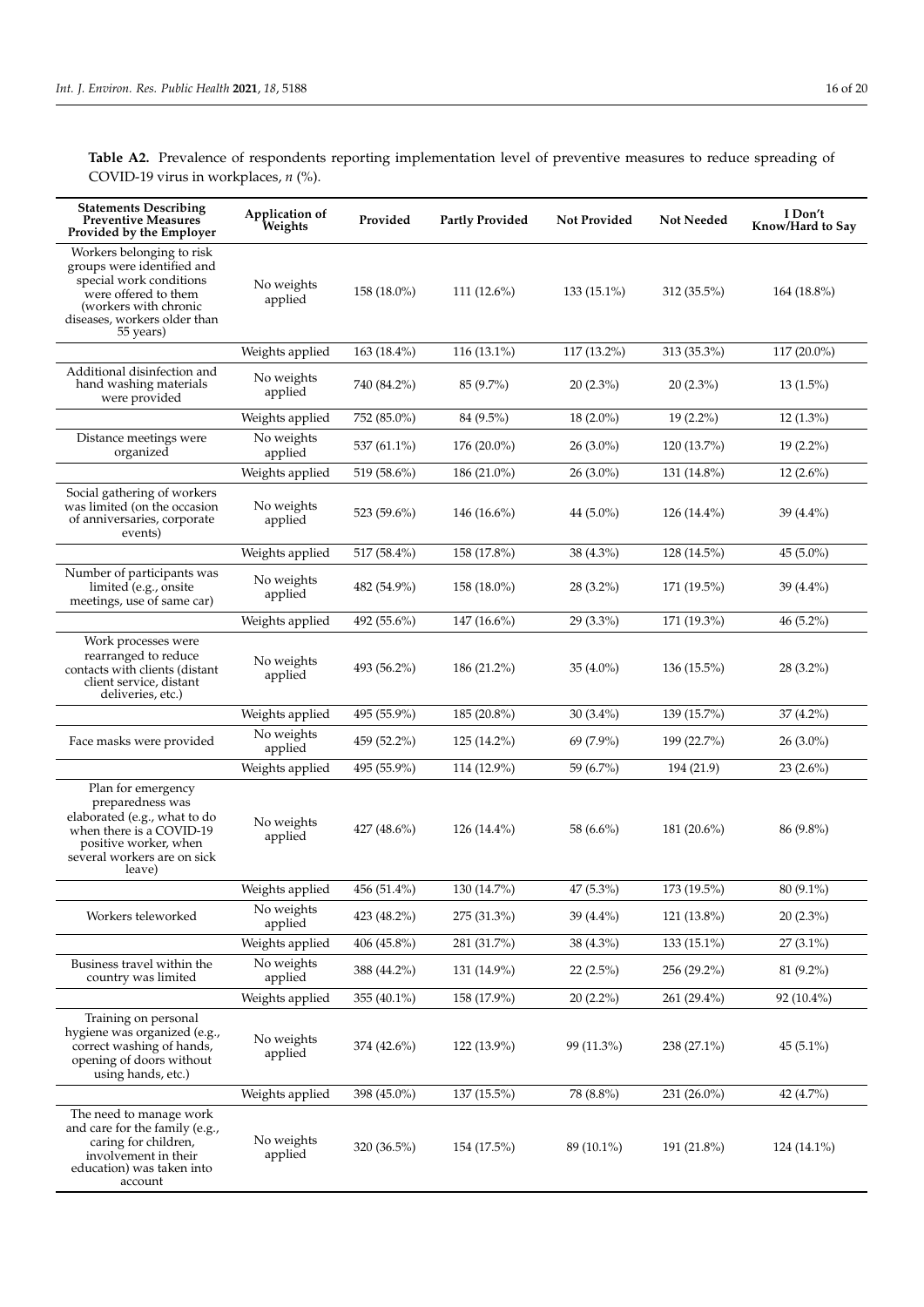| <b>Statements Describing</b><br>Preventive Measures<br>Provided by the Employer                                                                       | Application of<br>Weights | Provided    | <b>Partly Provided</b> | <b>Not Provided</b> | <b>Not Needed</b> | I Don't<br>Know/Hard to Say |
|-------------------------------------------------------------------------------------------------------------------------------------------------------|---------------------------|-------------|------------------------|---------------------|-------------------|-----------------------------|
|                                                                                                                                                       | Weights applied           | 308 (34.8%) | $165(18.6\%)$          | 68 (7.7%)           | 214 (24.3%)       | $130(14.6\%)$               |
| Working hours were<br>changed (flexible beginning,<br>end, lunch break)                                                                               | No weights<br>applied     | 320 (36.4%) | 144 $(16.4\%)$         | $47(5.4\%)$         | 334 (38.0%)       | $33(3.8\%)$                 |
|                                                                                                                                                       | Weights applied           | 289 (32.7%) | 153 (17.3%)            | 42 (4.8%)           | 364 (41.1%)       | $36(4.1\%)$                 |
| Face visors were provided                                                                                                                             | No weights<br>applied     | 238 (27.1%) | 92 (10.5%)             | 58 (6.6%)           | 439 (50.0%)       | 51 (5.8%)                   |
|                                                                                                                                                       | Weights applied           | 256 (28.9%) | $101(11.4\%)$          | 47 (5.3%)           | 433 (49.1%)       | $47(5.3\%)$                 |
| Movement restrictions were<br>implemented in the territory<br>of the company (e.g.,<br>one-way movement on the<br>staircase, separated<br>directions) | No weights<br>applied     | 221 (25.2%) | 116 (13.2%)            | $67(7.6\%)$         | 435 (49.8%)       | 39 (4.4%)                   |
|                                                                                                                                                       | Weights applied           | 232 (26.2%) | $127(14.4\%)$          | 51 $(5.7\%)$        | 439 (49.5%)       | $37(4.2\%)$                 |
| Transparent barriers<br>(between workers and<br>clients) were installed                                                                               | No weights<br>applied     | 181 (20.6%) | 92 (10.5%)             | $60(6.8\%)$         | 497 (56.6%)       | 48 (5.5%)                   |
|                                                                                                                                                       | Weights applied           | 186 (21.0%) | $97(11.0\%)$           | 50 $(5.7\%)$        | 491 (55.5%)       | $61(6.8\%)$                 |
| Control of temperature for<br>workers and visitors was<br>implemented                                                                                 | No weights<br>applied     | 169 (19.2%) | $71(8.1\%)$            | $105(12.0\%)$       | 489 (55.7%)       | 44 $(5.0\%)$                |
|                                                                                                                                                       | Weights applied           | 210 (23.7%) | 75 (8.5%)              | 89 (10.1%)          | 471 (53.3%)       | $40(4.5\%)$                 |

**Table A2.** *Cont.*

**Table A3.** Characteristics of the focus group participants—employers and type of their participation.

<span id="page-16-0"></span>

| No.           | Gender | The Represented Organization<br>Classified as Small and<br><b>Medium-Sized or Large</b> | Region<br>Industry                                  |                                       | Type of<br>Participation |
|---------------|--------|-----------------------------------------------------------------------------------------|-----------------------------------------------------|---------------------------------------|--------------------------|
| 1.            | Male   | Large                                                                                   | Latgale                                             | Municipal services                    | Onsite                   |
| $rac{2}{3}$ . | Male   | Large                                                                                   | Latgale                                             | Local authority                       | Onsite                   |
|               | Female | Large                                                                                   | Latgale                                             | Education                             | Onsite                   |
| 4.            | Female | Large                                                                                   | Latgale                                             | Wood processing                       | Onsite                   |
| 5.            | Female | Large                                                                                   | Latgale                                             | Logistics                             | Online                   |
| 6.            | Female | Large                                                                                   | Latgale                                             | Entertainment                         | Online                   |
| 7.            | Female | Large                                                                                   | Latgale                                             | Metal processing                      | Online                   |
| 8.            | Male   | Small/medium                                                                            | Latgale                                             | Construction design                   | Onsite                   |
| 9.            | Male   | Small/medium                                                                            | Latgale                                             | Advertisement and interior design     | Onsite                   |
| 10.           | Female | Small/medium                                                                            | Latgale                                             | Agriculture, sales                    | Onsite                   |
| 11.           | Male   | Small/medium                                                                            | Latgale                                             | Finances and auditing                 | Onsite                   |
| 12.           | Male   | Small/medium                                                                            | Latgale                                             | Agriculture                           | Onsite                   |
| 13.           | Female | Small/medium                                                                            | Latgale                                             | Car repairs and sales of repair parts | Onsite                   |
| 14.           | Male   | Small/medium                                                                            | Latgale                                             | Production of furniture               | Online                   |
| 15.           | Male   | Small/medium                                                                            | Latgale                                             | Peat extraction                       | Online                   |
| 16.           | Male   | Small/medium                                                                            | IT<br>Latgale                                       |                                       | Onsite                   |
| 17.           | Male   | Small/medium                                                                            | Car repairs<br>Latgale                              |                                       | Onsite                   |
| 18.           | Female | Large                                                                                   | Kurzeme/Zemgale                                     | Wood processing                       | Online                   |
| 19.           | Female | Large                                                                                   | Production of building materials<br>Kurzeme/Zemgale |                                       | Online                   |
| 20.           | Female | Large                                                                                   | Kurzeme/Zemgale<br>Petrochemical industry           |                                       | Online                   |
| 21.           | Female | Large                                                                                   | Kurzeme/Zemgale<br>Heating supply                   |                                       | Online                   |
| 22.           | Female | Large                                                                                   | Kurzeme/Zemgale<br>Textile industry                 |                                       | Online                   |
| 23.           | Female | Small/medium                                                                            | Kurzeme/Zemgale                                     | Non-governmental organization         |                          |
| 24.           | Male   | Small/medium                                                                            | Kurzeme/Zemgale                                     | Social welfare                        |                          |
| 25.           | Female | Small/medium                                                                            | Kurzeme/Zemgale                                     | Metal processing                      | Online                   |
| 26.           | Female | Small/medium                                                                            | Kurzeme/Zemgale                                     | Business consulting                   | Online                   |
| 27.           | Female | Small/medium                                                                            | Kurzeme/Zemgale                                     | Hotel chain                           | Online                   |
| 28.           | Female | Small/medium                                                                            | Kurzeme/Zemgale                                     | Metal processing                      | Online                   |
| 29.           | Female | Small/medium                                                                            | Kurzeme/Zemgale                                     | Municipal services                    | Online                   |
| 30.           | Female | Large                                                                                   | Riga, suburbs of Riga                               | Food processing                       | Online                   |
| 31.           | Male   | Large                                                                                   | Riga, suburbs of Riga                               | Health care                           | Online                   |
| 32.           | Female | Large                                                                                   | Riga, suburbs of Riga<br>Supply of chemicals        |                                       | Online                   |
| 33.           | Female | Large                                                                                   | Riga, suburbs of Riga<br>Retail                     |                                       | Online                   |
| 34.           | Female | Large                                                                                   | Riga, suburbs of Riga                               | Air transportation                    | Online                   |
| 35.           | Female | Large                                                                                   | Riga, suburbs of Riga                               | Supply of electricity                 | Online                   |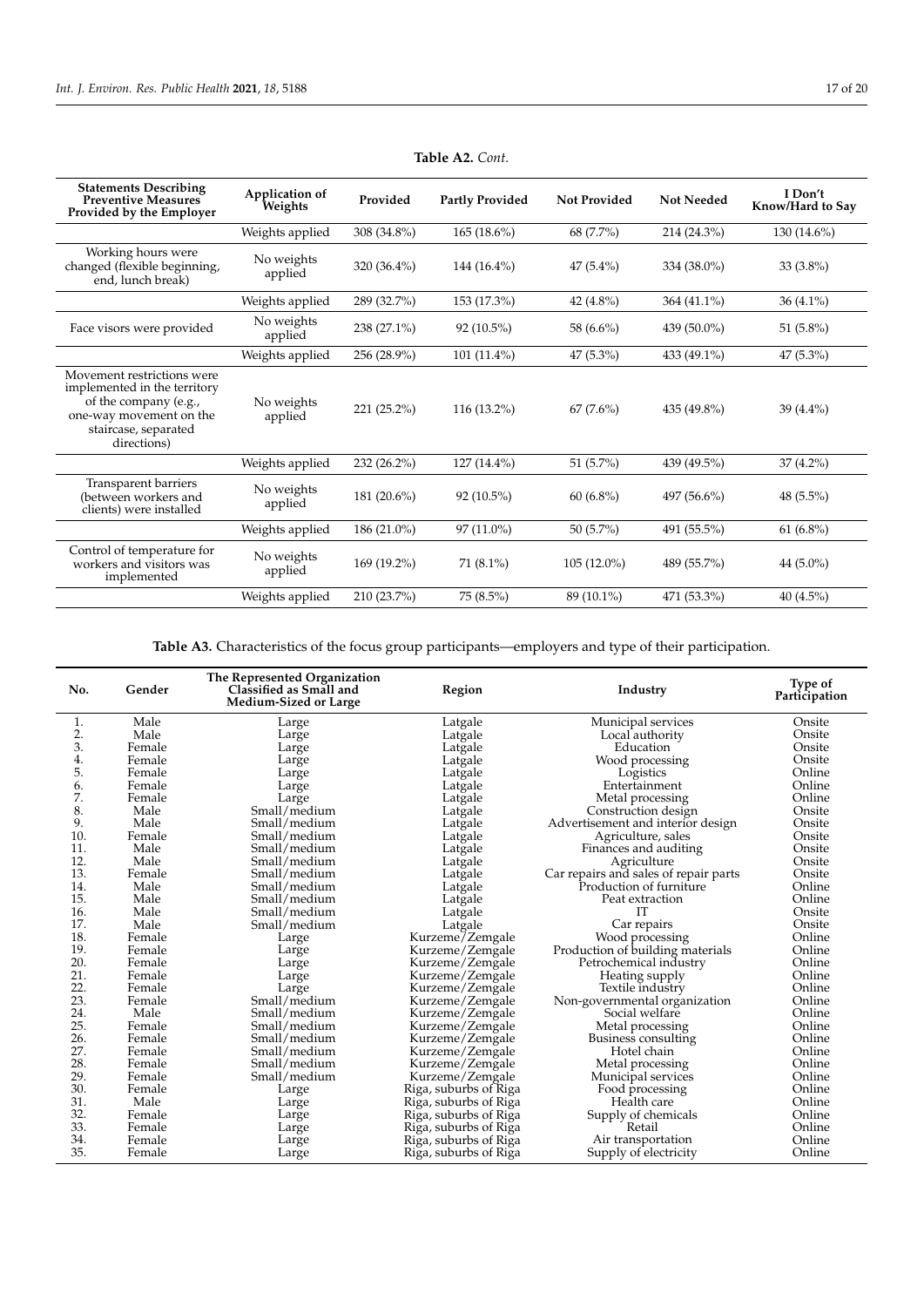| No. | Gender | The Represented Organization<br>Classified as Small and<br>Medium-Sized or Large | Region                | Industry                       | Type of<br>Participation |
|-----|--------|----------------------------------------------------------------------------------|-----------------------|--------------------------------|--------------------------|
| 36. | Male   | Large                                                                            | Riga, suburbs of Riga | Retail                         | Online                   |
| 37. | Female | Large                                                                            | Riga, suburbs of Riga | Heating supply                 | Online                   |
| 38. | Female | Large                                                                            | Riga, suburbs of Riga | Chain of pharmacy shops        | Online                   |
| 39. | Female | Large                                                                            | Riga, suburbs of Riga | Education                      | Online                   |
| 40. | Male   | Large                                                                            | Riga, suburbs of Riga | Food processing                | Online                   |
| 41. | Female | Small/medium                                                                     | Riga, suburbs of Riga | Paper and packaging processing | Online                   |
| 42. | Male   | Small/medium                                                                     | Riga, suburbs of Riga | Construction                   | Online                   |
| 43. | Male   | Small/medium                                                                     | Riga, suburbs of Riga | <b>Environmental services</b>  | Online                   |
| 44. | Female | Small/medium                                                                     | Riga, suburbs of Riga | Retail                         | Online                   |
| 45. | Male   | Small/medium                                                                     | Riga, suburbs of Riga | Road construction              | Online                   |
| 46. | Female | Small/medium                                                                     | Riga, suburbs of Riga | Education                      | Online                   |
| 47. | Male   | Large                                                                            | Vidzeme               | Passenger transport            | Online                   |
| 48. | Male   | Large                                                                            | Vidzeme               | Forestry                       | Online                   |
| 49. | Male   | Large                                                                            | Vidzeme               | Metal processing               | Online                   |
| 50. | Female | Large                                                                            | Vidzeme               | Education                      | Online                   |
| 51. | Male   | Large                                                                            | Vidzeme               | Real estate management         | Online                   |
| 52. | Male   | Large                                                                            | Vidzeme               |                                | Online                   |
| 53. | Female | Large                                                                            | Vidzeme               | Municipal services             | Online                   |
| 54. | Female | Large                                                                            | Vidzeme               | <b>Broadcasting</b>            | Online                   |
| 55. | Female | Large                                                                            | Vidzeme               | Finances and banking           | Online                   |
| 56. | Female | Large                                                                            | Vidzeme               | Finances and banking           | Online                   |
| 57. | Female | Large                                                                            | Vidzeme               | Education                      | Online                   |
| 58. | Female | Small/medium                                                                     | Vidzeme               | Real estate management         | Online                   |
| 59. | Male   | Small/medium                                                                     | Vidzeme               | Retail                         | Online                   |
| 60. | Female | Small/medium                                                                     | Vidzeme               | Finances and accounting        | Online                   |
| 61. | Male   | Small/medium                                                                     | Vidzeme               | Local authority                | Online                   |
| 62. | Female | Small/medium                                                                     | Vidzeme               | TТ                             | Online                   |
| 63. | Female | Small/medium                                                                     | Vidzeme               | Environmental consulting       | Online                   |
| 64. | Female | Small/medium                                                                     | Vidzeme               | Publishing                     | Online                   |
| 65. | Female | Small/medium                                                                     | Vidzeme               | Technical supervision          | Online                   |

**Table A3.** *Cont.*

**Table A4.** Characteristics of the focus group participants—OSH experts and type of their participation.

<span id="page-17-0"></span>

| No  | Gender | <b>Type of OSH Expert</b> | Type of Represented Company/Industry      | <b>Type of Participation</b> |
|-----|--------|---------------------------|-------------------------------------------|------------------------------|
| 1.  | Male   | External                  | OSH service provider                      | Online                       |
| 2.  | Female | External                  | Individual                                | Online                       |
| 3.  | Female | External                  | OSH service provider                      | Online                       |
| 4.  | Female | External                  | OSH service provider                      | Online                       |
| 5.  | Female | External                  | Individual                                | Online                       |
| 6.  | Male   | External                  | Employers' non-governmental organization  | Online                       |
| 7.  | Female | External                  | OSH service provider                      | Online                       |
| 8.  | Female | External                  | Individual                                | Online                       |
| 9.  | Male   | External                  | Individual                                | Online                       |
| 10. | Female | External                  | OSH service provider                      | Online                       |
| 11. | Male   | External                  | OSH service provider                      | Online                       |
| 12. | Female | External                  | Individual                                | Online                       |
| 13. | Male   | External                  | Trade unions                              | Online                       |
| 14. | Female | Internal                  | Cleaning sector                           | Online                       |
| 15. | Female | Internal                  | Road construction                         | Online                       |
| 16. | Male   | Internal                  | <b>Environmental services</b>             | Online                       |
| 17. | Female | Internal                  | Transportation and storage of natural gas | Online                       |
| 18. | Female | Internal                  | Local authority                           | Online                       |
| 19. | Female | Internal                  | Heating supply                            | Online                       |
| 20. | Female | Internal                  | Training center                           | Online                       |
| 21. | Female | Internal                  | Metal works                               | Online                       |
| 22. | Female | Internal                  | Local authority                           | Online                       |
| 23. | Male   | Internal                  | Maintenance of roads                      | Online                       |
| 24. | Male   | Internal                  | Petrochemical industry                    | Online                       |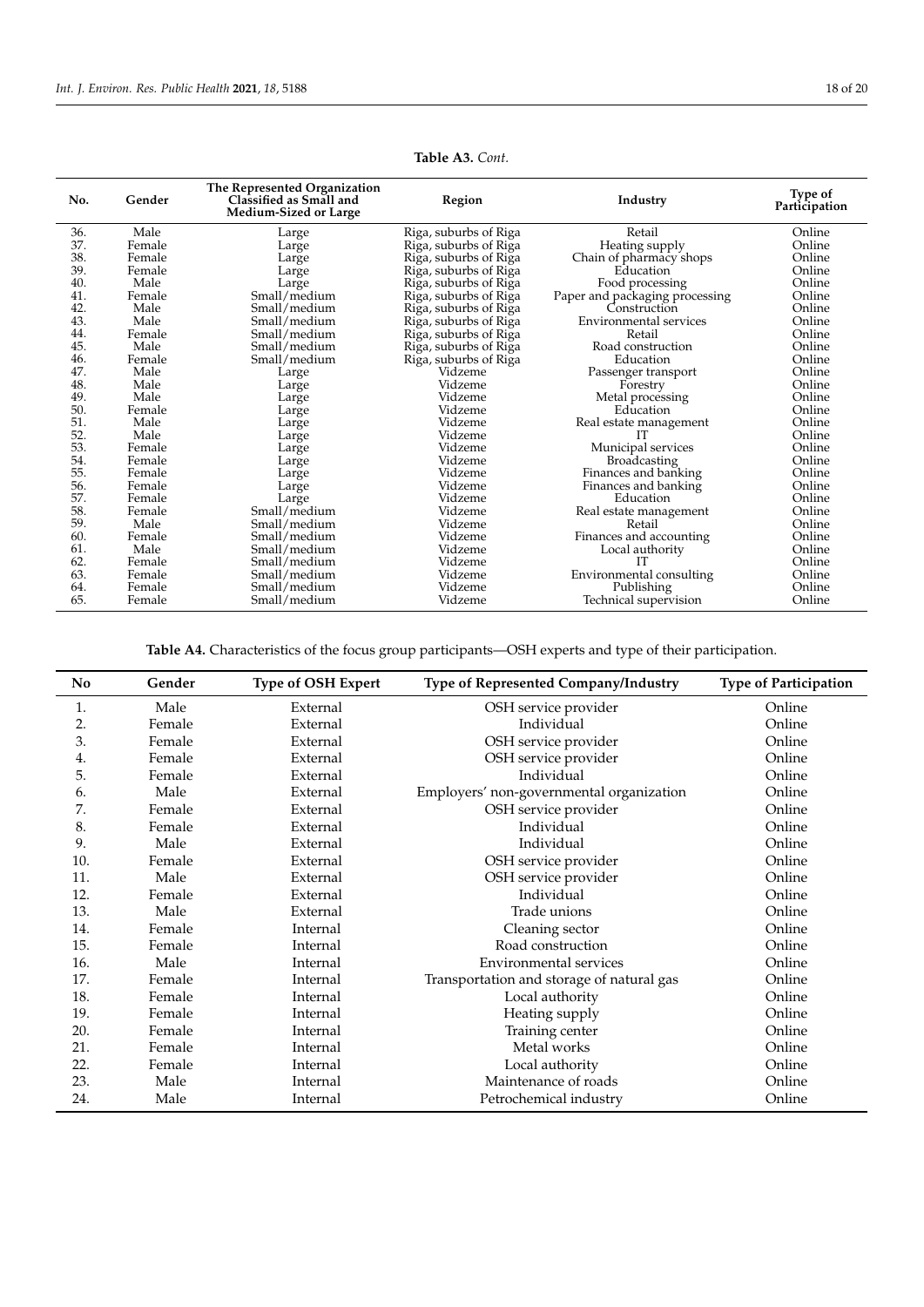| <b>Main Category</b>                                                  | Subcategory                                                                                                       | Employers | <b>Main Category</b> | Subcategory |
|-----------------------------------------------------------------------|-------------------------------------------------------------------------------------------------------------------|-----------|----------------------|-------------|
| Acknowledgment of having<br>workers belonging to<br>vulnerable groups |                                                                                                                   |           | $n = 22$             | $n = 55$    |
| Characteristics of workers                                            | Elder workers                                                                                                     | $n = 9$   | $n=7$                | $n = 16$    |
| belonging to vulnerable<br>groups                                     | Workers with chronic diseases<br>(cardiovascular diseases, pulmonary<br>diseases, bronchial asthma, cancer, etc.) | $n=10$    | $n=4$                | $n=14$      |
|                                                                       | Workers employed in client service or<br>"dirty" areas                                                            | $n=3$     | $n=3$                | $n = 6$     |
|                                                                       | Family members in the risk group                                                                                  | $n = 6$   | $n = 0$              | $n = 6$     |
|                                                                       | Workers critical for business                                                                                     | $n=3$     | $n=2$                | $n=5$       |
|                                                                       | Family members working in health care<br>or other front-line workers                                              | $n=2$     | $n=0$                | $n=2$       |
|                                                                       | Workers returning from abroad                                                                                     | $n=2$     | $n=0$                | $n=2$       |
|                                                                       | Workers with children at kindergarten<br>and school-age                                                           | $n=2$     | $n=0$                | $n=2$       |
|                                                                       | Shift workers                                                                                                     | $n=1$     | $n=0$                | $n=1$       |
|                                                                       | Pregnant women                                                                                                    | $n=0$     | $n=1$                | $n=1$       |
|                                                                       | Telework                                                                                                          | $n=14$    | $n=2$                | $n = 16$    |
|                                                                       | Use of annual paid holidays                                                                                       | $n=5$     | $n=5$                | $n=10$      |
|                                                                       | Additional training/discussions on<br>COVID-19 related preventive measures                                        | $n=5$     | $n=5$                | $n=10$      |
|                                                                       | Paid downtime                                                                                                     | $n=3$     | $n=4$                | $n=7$       |
| Specific measures                                                     | Individual solutions                                                                                              | $n=3$     | $n=3$                | $n = 6$     |
| implemented to protect<br>vulnerable groups                           | Additional personal protective<br>equipment (visor, face masks)                                                   | $n=3$     | $n=1$                | $n=4$       |
|                                                                       | More work organized outdoors                                                                                      | $n=0$     | $n = 3$              | $n = 3$     |
|                                                                       | Moving workers away from contact<br>with clients (back-office, night shifts)                                      | $n=2$     | $n=1$                | $n=3$       |
|                                                                       | Increased distance between workplaces                                                                             | $n=2$     | $n=0$                | $n=2$       |
|                                                                       | Possibility to live on site<br>(accommodation, food, gym)                                                         | $n=2$     | $n=0$                | $n=2$       |
|                                                                       | Poor attitude of workers                                                                                          | $n=3$     | $n = 8$              | $n=11$      |
| Reasons why employers did                                             | Personal data protection issues                                                                                   | $n = 3$   | $n=2$                | $n=5$       |
| not identify vulnerable<br>groups and implement                       | Lack of information on belonging to risk<br>groups                                                                | $n=1$     | $n=2$                | $n=3$       |
| measures                                                              | The attitude of the employers "I do not<br>believe in COVID-19"                                                   | $n=0$     | $n=1$                | $n=1$       |
|                                                                       | Invitation of workers to apply                                                                                    | $n=5$     | $n=1$                | $n = 6$     |
| Methods to identify<br>vulnerable groups                              | Use of data from human resource<br>departments                                                                    | $n=1$     | $n=1$                | $n=2$       |

<span id="page-18-1"></span>**Table A5.** Themes identified during research analysis (*n* = number of persons for which theme was detected).

## **References**

<span id="page-18-0"></span>1. Glover, R.E.; van Schalkwyk, M.C.I.; Akl, E.A.; Kristjannson, E.; Lotfi, T.; Petkovic, J.; Petticrew, M.P.; Pottie, K.; Tugwell, P.; Welch, V. A Framework for Identifying and Mitigating the Equity Harms of COVID-19 Policy Interventions. *J. Clin. Epidemiol.* **2020**, *128*, 35–48. [\[CrossRef\]](http://doi.org/10.1016/j.jclinepi.2020.06.004) [\[PubMed\]](http://www.ncbi.nlm.nih.gov/pubmed/32526461)